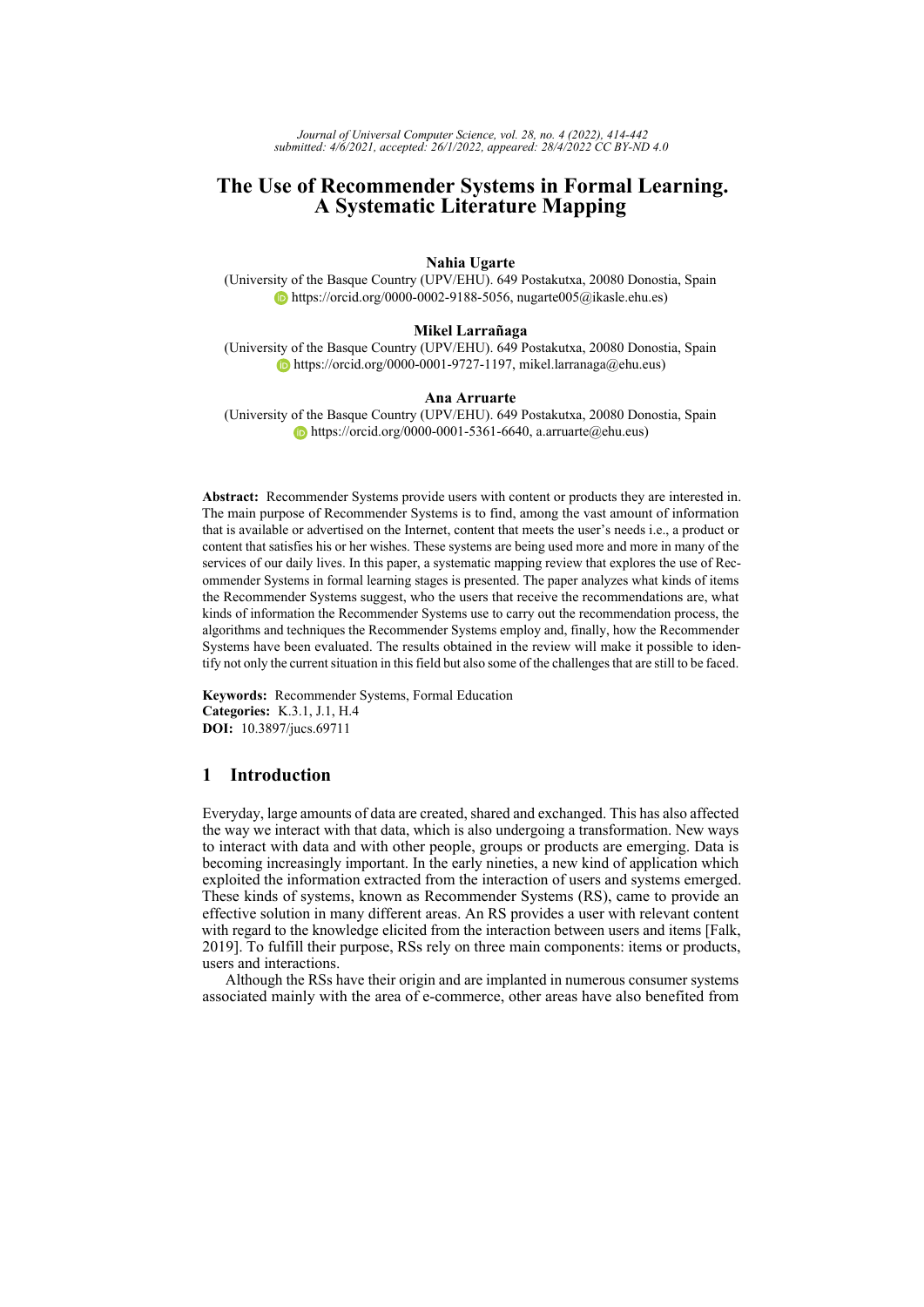their advantages, and can continue to do so. This is the case of the educational area, which has also benefited from the irruption of these types of applications. In fact, in the last 10 years researchers from many universities and research institutions have made a huge effort to take advantage of *Recommender Systems in Education*.

Some literature reviews about RSs have been conducted in the last few years such as [\[Portugal et al., 2018\]](#page-26-0), which analyses the use of machine learning techniques in RSs, or [\[Villegas et al., 2018\]](#page-27-0), which focuses on a particular kind of RSs, namely, Context-aware RSs. However, to the best of the authors' knowledge, no literature review regarding the use of RSs in formal education has been carried out so far. In [\[Taurus et al., 2018\]](#page-27-1), a survey of ontology-based RSs for e-Learning is presented. The paper only considers a particular kind of Knowledge-based RSs and the considered period is 2005 to 2014.

This paper aims to explore and analyze the use of RSs in formal learning, in particular in primary, secondary and higher educational stages. To this end, a systematic mapping review that will allow the researchers in the Technology Enhanced Learning (TEL) area to have an insight into how RSs have been used so far has been conducted. Therefore, the research questions addressed in this work, at least some of them, will differ from those considered in previous Systematic Literature Reviews, as they are aimed at discovering the goals the RSs pursue in formal education. Based on the results, research gaps and possible directions for future research in the area of *RSs in Formal Learning* will be identified.

### **2 Method**

The adopted protocol to carry out the study is composed of two main phases: Definition and Execution. In the Definition phase, the research questions, the search queries, the inclusion and exclusion criteria, and the data extraction strategies were defined.

Once the research questions presented below were defined, the search queries were framed following the PICOC criteria, as suggested by Petticrew and Roberts [\[Petticrew](#page-26-1) [and Roberts, 2006\]](#page-26-1) and by Kitchenman and Charters [\[Kitchenham and Charters, 2007\]](#page-24-0). Five digital libraries were selected: ACM Digital Library, IEEExplore Digital Library, Springer Link, ISI Web Of Science, and Scopus.

Subsequently, for each paper, the following exclusion criteria were defined: it does not propose a solution, it is not peer reviewed, it is not written in English, it does not indicate the educational stage that the solution is proposed for or the solution is not intended for formal learning, it does not describe the technique used to make the recommendation, it does not describe the type of data used to make the recommendation.

Finally, the data extraction strategy was defined. The analysis of each paper was based on the next defined research questions: **(Q1)** Is the solution proposed in the paper applied in Primary Education, Secondary education or in Higher education? **(Q2)** Is the solution proposed aimed at students, at teachers or at both? **(Q3)** What kinds of products or contents does the solution presented in the paper recommend? **(Q4)** What information does the RS use to provide the recommendations? **(Q5)** Does the RS use explicit or implicit feedback? **(Q6)** What algorithms does the proposed solution use? **(Q7)** Has the RS been evaluated using offline, online or user studies?

In the Execution phase, the second phase of the process presented above, the query string was executed. Table [1](#page-2-0) summarizes the search strings used for each source, together with the number of results obtained, the number of duplicated papers, and the number of papers selected to conduct the final study. This study contains all the publications on Recommender Systems for Formal Learning from 2009 as of November 2020.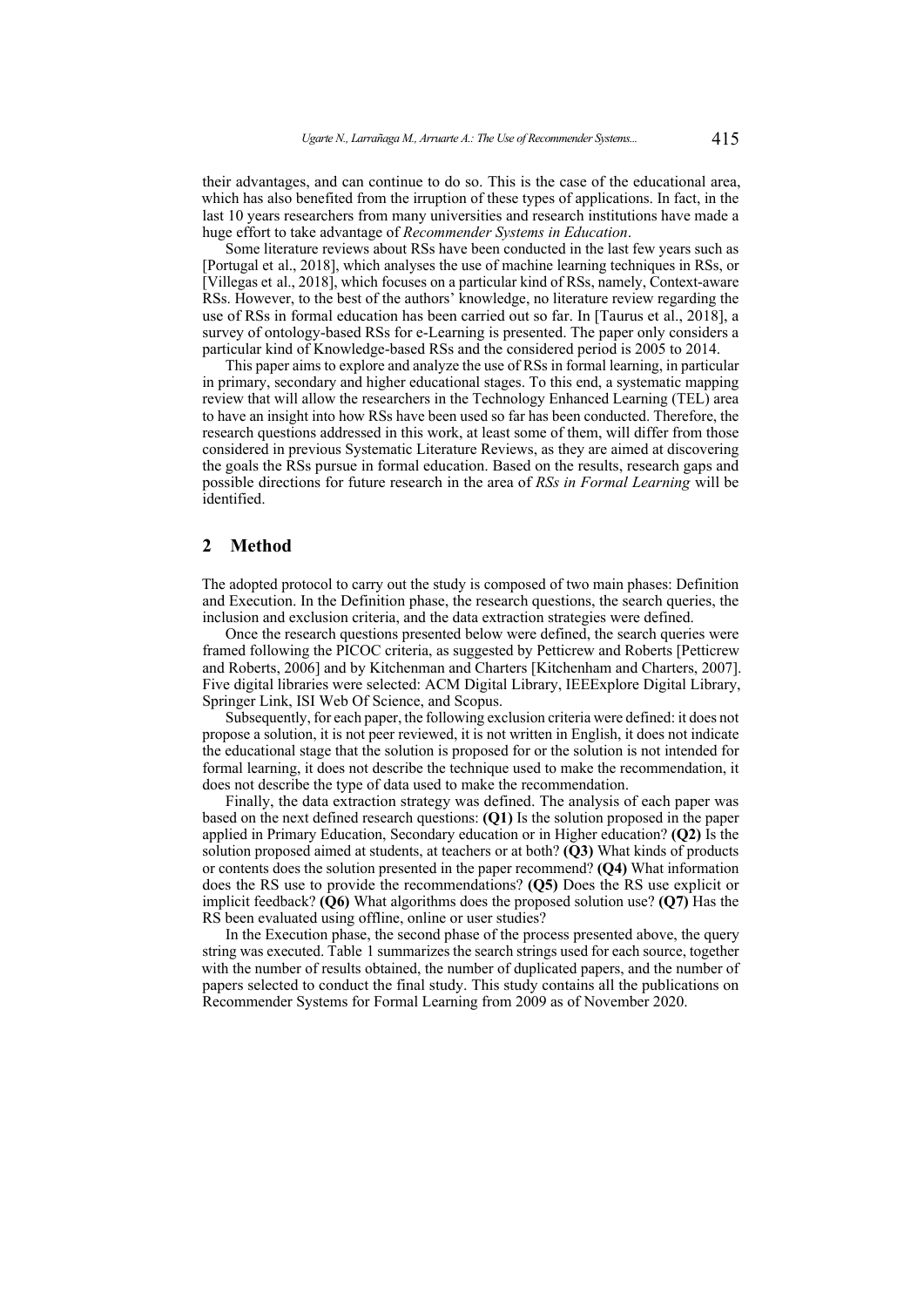<span id="page-2-0"></span>

| Digital source                | <b>Search string</b>                                                                                                                                                                                                                                                                                                              | Total<br>number of<br>papers | Number of<br>papers<br>duplicated | Number of<br>papers<br>selected |
|-------------------------------|-----------------------------------------------------------------------------------------------------------------------------------------------------------------------------------------------------------------------------------------------------------------------------------------------------------------------------------|------------------------------|-----------------------------------|---------------------------------|
| ACM Digital<br>Library        | "query": {recordAbstract:(<br>+recommender +system<br>+education) }<br>"filter": {"publicationYear":<br>{"gte":2009, "lte":2020}},<br>{owners.owner=HOSTED}                                                                                                                                                                       | 492                          | 68                                | 12                              |
| IEEExplore<br>Digital Library | (((("All Metadata":<br>recommender system) AND<br>"All Metadata": education)<br>AND "All Metadata": higher<br>education) OR "All Metadata":<br>secondary education OR<br>"All Metadata":<br>primary education)                                                                                                                    | 591                          | 5                                 | 6                               |
| Springer Link                 | 'recommender AND system<br>AND education'                                                                                                                                                                                                                                                                                         | 1668                         | 485                               | 13                              |
| ISI Web of Sci-<br>ence       | TS=(("higher education" OR<br>"university" OR "secondary<br>education" OR "primary<br>education") AND ("recommended<br>system" OR "recommendation<br>system") ) or TI=(("higher<br>education" OR "university"<br>OR "secondary education" OR<br>"primary education") AND<br>("recommended system" OR<br>"recommendation system")) | 1012                         | 561                               | 7                               |
| Scopus                        | ("higher education" OR<br>"university" OR "secondary<br>education" OR "primary<br>education") AND ("recommended<br>system" OR "recommendation<br>system")                                                                                                                                                                         | 1401                         | 110                               | 42                              |
|                               |                                                                                                                                                                                                                                                                                                                                   | 5164                         | 1229                              | 80                              |

*Table 1: Search strings and number of papers returned*

In the duplicate removal stage, 1229 out of 5164 publications were identified as duplicates. In addition, 5083 papers were rejected following the exclusion criteria. Springer and Scopus are the sources that provide the most articles, followed by ISI Web of Science. IEEExplore Digital Library and ACM Digital Library are the sources that provide the fewest articles.

Finally, 80 papers were selected for the thorough read and data extraction phase, in which the answers to the research questions would be obtained (see Section [3\)](#page-3-0). Ap-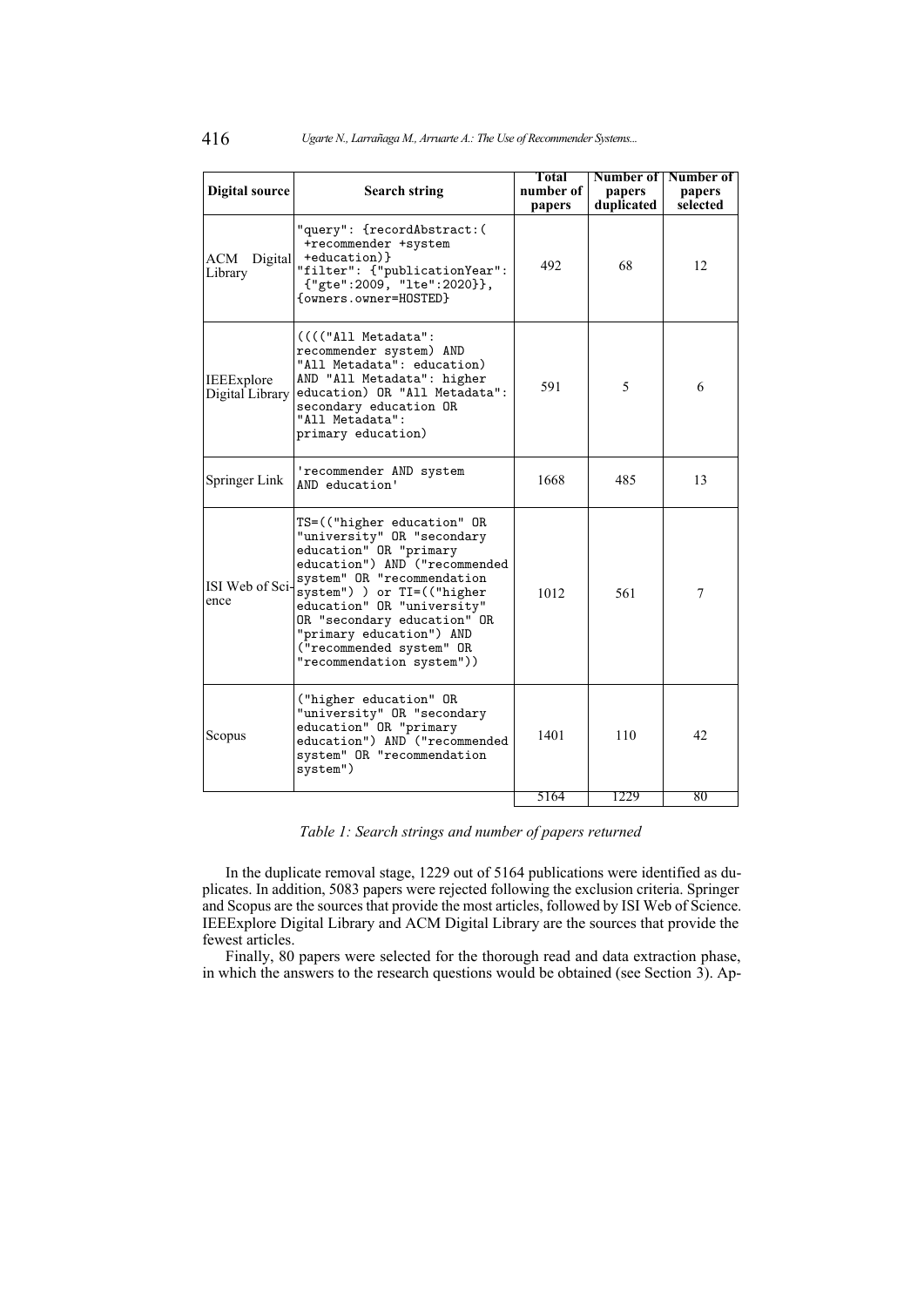pendix [A](#page-0-0) summarises the analysed papers along with the names of the described Recommender System, if available.

According to the methodology followed, the papers were reviewed by the three coauthors of the paper at both the selection stage and the data extraction stage. A randomly selected sample of 15 papers was used to determine the inter-rater agreement between the reviewers, to which end the Kappa coefficient was computed. Regarding paper selection, the researchers achieved a perfect agreement  $(k = 1)$ . The interrater agreement on the data extraction stage was calculated for each data extraction question (Q1: 0.86, Q2: 0.82, Q3: 0.89, Q4: 1, Q5: 1, Q6:1, Q7: 0.88). As can be observed, the agreement is strong in most cases  $(k > 0.8)$ , and perfect in some questions according to the interpretation stated by [\[McHugh, 2012\]](#page-25-0). In the few cases in which there was no initial agreement, the decision was agreed at a meeting in which the 3 reviewers participated.

Again, Springer is the source that provides more papers. Therefore, it seems that this source contains the most educational content.

Considering the publication date of the papers selected for the analysis, the number of publications has increased noticeably over the last few years. In fact, 61.17% of the reviewed papers were published in the last three years and 52% of these have been published in 2020.

### <span id="page-3-0"></span>**3 Results**

In this section, the results obtained are summarized and discussed.

#### **3.1 In which education stages are RSs being used?**

<span id="page-3-1"></span>As Table [2](#page-3-1) shows, most of the solutions (65.00%) are implemented at a higher education stage, some solutions are applied only at secondary level (20.00%), and no solution is proposed only for primary level. Besides, 7.50% of the works are oriented to both secondary and higher educational stages, and 5.00% to both the primary and secondary educational stages. Only two papers present solutions for all educational stages 2.50%).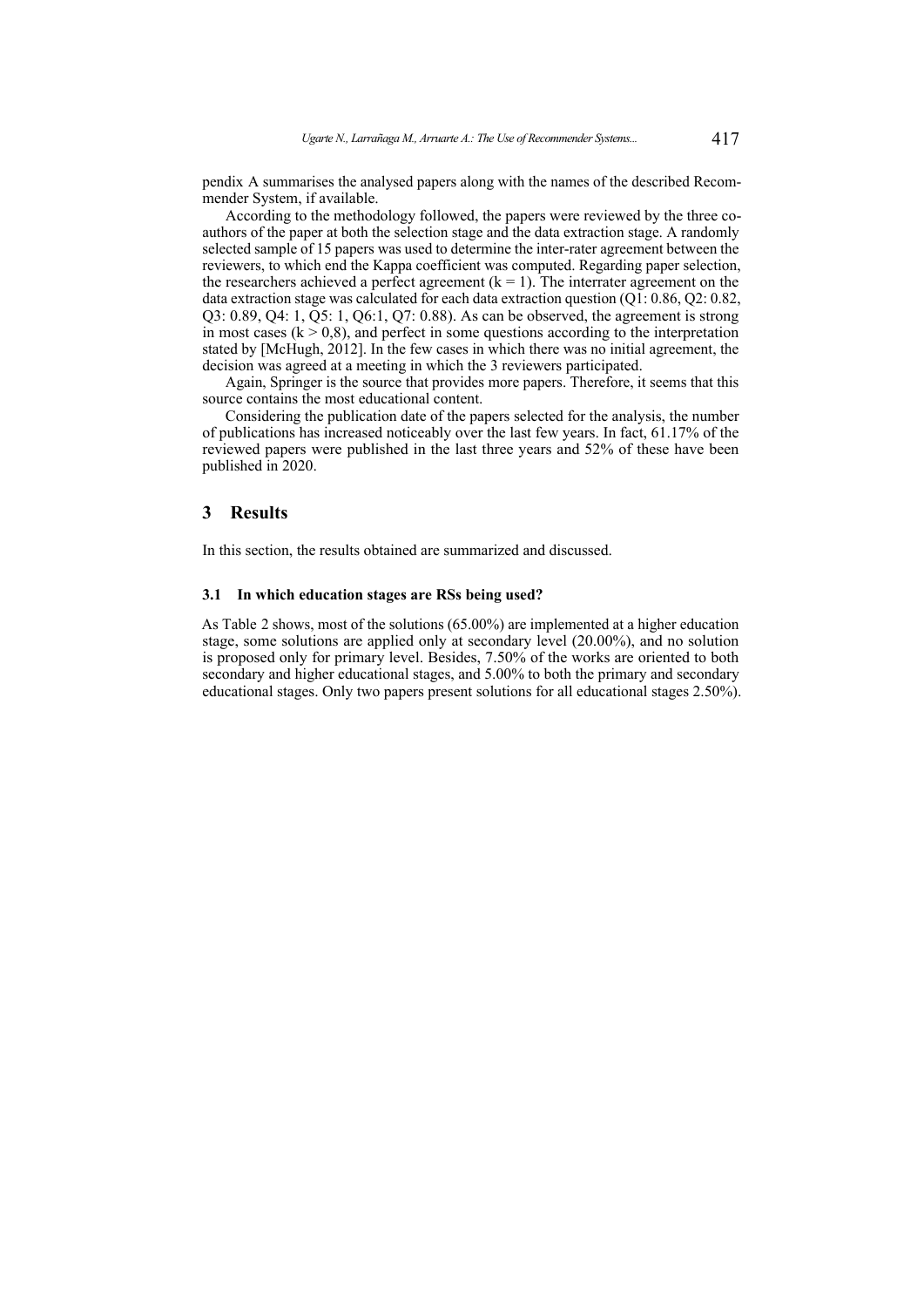|                | <b>Educational Stage</b>                   | Literature                                                                                                                                                                                                                                                                                                                                                                                                                                                                                                                                                                                                                                                                                                                                                                                                                                                                                                                                                                                                                                                                                                                                                                                                                                                                | Pct.   |
|----------------|--------------------------------------------|---------------------------------------------------------------------------------------------------------------------------------------------------------------------------------------------------------------------------------------------------------------------------------------------------------------------------------------------------------------------------------------------------------------------------------------------------------------------------------------------------------------------------------------------------------------------------------------------------------------------------------------------------------------------------------------------------------------------------------------------------------------------------------------------------------------------------------------------------------------------------------------------------------------------------------------------------------------------------------------------------------------------------------------------------------------------------------------------------------------------------------------------------------------------------------------------------------------------------------------------------------------------------|--------|
| 1              | Higher education                           | [Almutairi et al., 2017, Angelova et al., 2018, Benhamdi<br>et al., 2017, Bhumichitr et al., 2017, Bourkoukou et al.,<br>2017, Cárdenas-Cobo et al., 2020, Cerna, 2020, Chen<br>et al., 2020, Cobos et al., 2013, Dahdouh et al.,<br>2019, De Medio et al., 2020, Praserttitipong and<br>Srisujialertwaja, 2018, Dussan-Sarria and Leon-Guzman,<br>2012, El-Bishouty et al., 2014, Esteban et al., 2020, Faisal<br>et al., 2020, Ferreira et al., 2020, Heras et al.,<br>2020, Hoic-Bozic et al., 2016, Iatrellis et al.,<br>2017, Ibrahim et al., 2020, Isma'il et al., 2020, Jun Liu<br>et al., 2010, Kanika et al., 2019, Kopeinik, 2018, Lin<br>et al., 2018, Liu et al., 2017, Ma et al., 2020, Nho et al.,<br>2020, Nuswantari et al., 2020, Pardos and Jiang,<br>2020, Pariserum Perumal et al., 2019, Pereira et al.,<br>2018, Porcel et al., 2020, Putri and Zulkarnain,<br>2020, Sabic and El-Zayat, 2010, Salehi et al., 2014, Sauer<br>et al., 2014, Sobecki, 2012, Syed and Nair, 2018, Tawfik<br>et al., 2020, Troussas et al., 2020, Uslu et al.,<br>2016, Vialardi Sacín et al., 2009, Wan and Niu,<br>2020, Wang et al., 2017, Wenige and Ruhland, 2018, Yeh,<br>2015, Zheng et al., 2019, Zhu et al., 2018, Zhu et al.,<br>2020, Zhuhadar et al., 2009] | 65.00% |
| 2              | Secondary                                  | [Aarthi et al., 2019, Baskota and Ng, 2018, Chang et al.,<br>2011, Ezz and Elshenawy, 2020, Hidayat et al., 2020, Hsu<br>et al., 2013, Janpla and Kularbphettong, 2016, Jiang et al.,<br>2014, Mokarrama et al., 2020, Obeid et al.,<br>2018, Palilingan and Batmetan, 2018, Samin and Azim,<br>2019, Selvam et al., 2020, Tilahun and Sekeroglu,<br>2020, Xu, 2019, Yuliansyah et al., 2020]                                                                                                                                                                                                                                                                                                                                                                                                                                                                                                                                                                                                                                                                                                                                                                                                                                                                             | 20.00% |
| 3              | Both higher education<br>and secondary     | [Dwivedi and Roshni, 2017, García et al., 2009, Ibrahim<br>et al., 2017, Liao et al., 2020, Lin et al., 2019, Sirikayon<br>et al., 2018]                                                                                                                                                                                                                                                                                                                                                                                                                                                                                                                                                                                                                                                                                                                                                                                                                                                                                                                                                                                                                                                                                                                                  | 7.50%  |
| $\overline{4}$ | Both primary and<br>secondary              | [Bai and Yang, 2019, Karga and Satratzemi, 2018, Peralta<br>et al., 2018, Zervas et al., 2015]                                                                                                                                                                                                                                                                                                                                                                                                                                                                                                                                                                                                                                                                                                                                                                                                                                                                                                                                                                                                                                                                                                                                                                            | 5.00%  |
|                | Primary, secondary and<br>higher education | [Karga and Satratzemi, 2019, Sergis and Sampson, 2016]                                                                                                                                                                                                                                                                                                                                                                                                                                                                                                                                                                                                                                                                                                                                                                                                                                                                                                                                                                                                                                                                                                                                                                                                                    | 2.50%  |

*Table 2: Classification of Recommender Systems by Educational Stage*

#### **3.2 What kind of users is the recommendation aimed at?**

<span id="page-4-0"></span>It is also important to analyze the population to which the solution was proposed. Initially, three populations were considered in this study: students, teachers and both students and teachers. Students and teachers are the main actors in learning processes. However, some of the analyzed works consider different actors. Table [3](#page-4-0) summarizes the results of this classification. It is worth mentioning that most of the solutions are aimed at students (68.75%). However, there are also RSs that provide recommendations to teachers  $(18.75%)$  and to both students and teachers  $(11.25%)$ . There is also a solution aimed at companies that need to identify researchers from universities and a solution for faculty members so that they can advise students about what actions are required to clear their probation.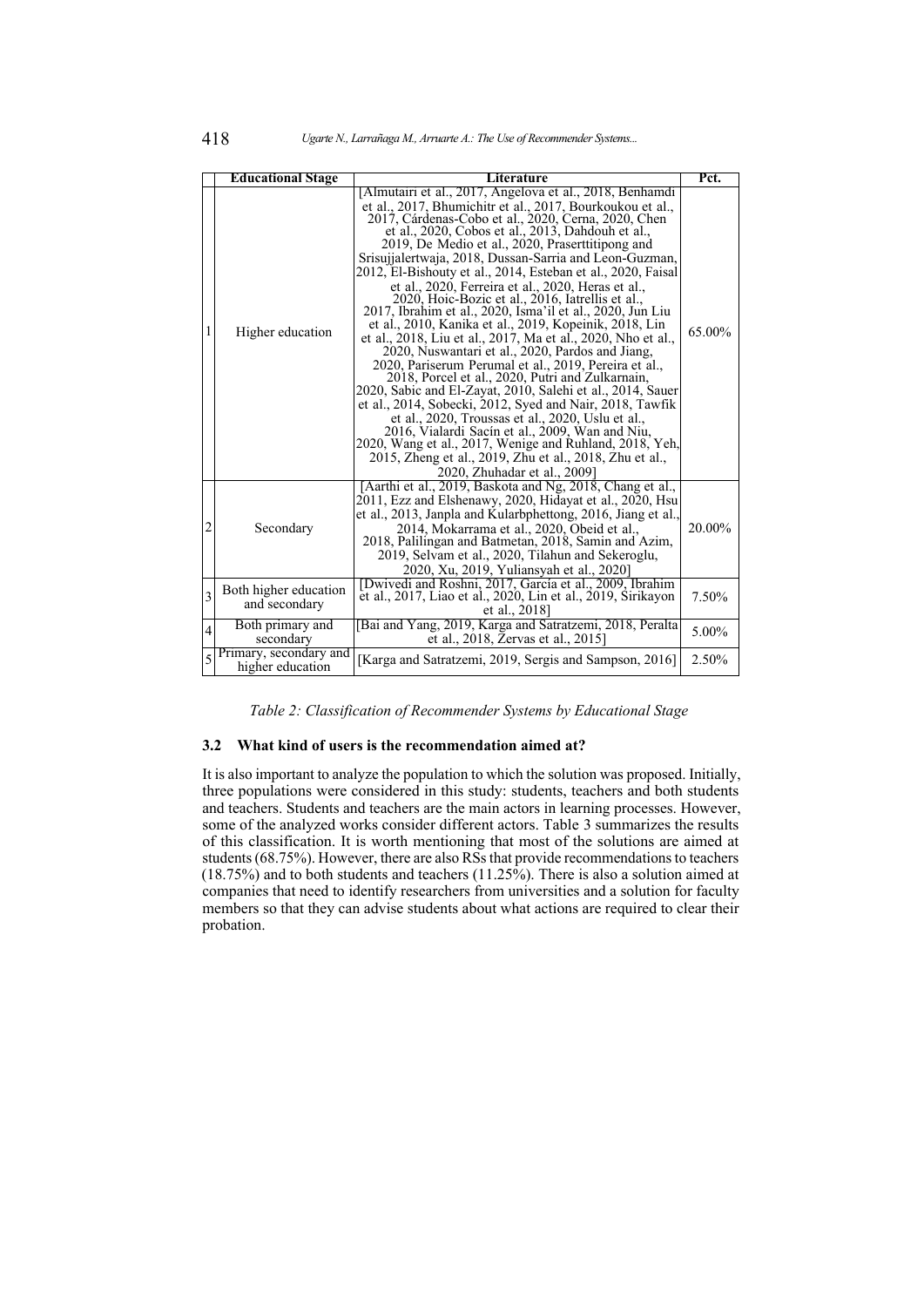|   | Aimed at<br>Literature |                                                                                                                                                                                                                                                                                                                                                                                                                                                                                                                                                                                                                                                                                                                                                                                                                                                                                                                                                                                                                                                                                                                                                                                                                                                                                                                                                                                    | Pct.   |
|---|------------------------|------------------------------------------------------------------------------------------------------------------------------------------------------------------------------------------------------------------------------------------------------------------------------------------------------------------------------------------------------------------------------------------------------------------------------------------------------------------------------------------------------------------------------------------------------------------------------------------------------------------------------------------------------------------------------------------------------------------------------------------------------------------------------------------------------------------------------------------------------------------------------------------------------------------------------------------------------------------------------------------------------------------------------------------------------------------------------------------------------------------------------------------------------------------------------------------------------------------------------------------------------------------------------------------------------------------------------------------------------------------------------------|--------|
| 1 | Student                | [Aarthi et al., 2019, Angelova et al., 2018, Baskota and Ng,<br>2018, Bhumichitr et al., 2017, Bourkoukou et al.,<br>2017, Cárdenas-Cobo et al., 2020, Chang et al., 2011, Chen et al.,<br>2020, Dahdouh et al., 2019, Praserttitipong and Srisujialertwaja,<br>2018, Dussan-Sarria and Leon-Guzman, 2012, Dwivedi and Roshni,<br>2017, Esteban et al., 2020, Ezz and Elshenawy, 2020, Heras et al.,<br>2020, Hidayat et al., 2020, Hoic-Bozic et al., 2016, Hsu et al.,<br>2013, Iatrellis et al., 2017, Ibrahim et al., 2017, Ibrahim et al.,<br>2020, Isma'il et al., 2020, Janpla and Kularbphettong, 2016, Kanika<br>et al., 2019, Kopeinik, 2018, Liao et al., 2020, Lin et al., 2018, Liu<br>et al., 2017, Ma et al., 2020, Mokarrama et al., 2020, Nho et al.,<br>2020, Nuswantari et al., 2020, Obeid et al., 2018, Palilingan and<br>Batmetan, 2018, Pardos and Jiang, 2020, Pariserum Perumal et al.,<br>2019, Pereira et al., 2018, Porcel et al., 2020, Putri and Zulkarnain,<br>2020, Sabic and El-Zayat, 2010, Salehi et al., 2014, Samin and<br>Azim, 2019, Selvam et al., 2020, Sirikayon et al., 2018, Syed and<br>Nair, 2018, Tawfik et al., 2020, Tilahun and Sekeroglu,<br>2020, Troussas et al., 2020, Uslu et al., 2016, Vialardi Sacín et al.,<br>2009, Wang et al., 2017, Yeh, 2015, Yuliansyah et al., 2020, Zhu<br>et al., 2020, Zhuhadar et al., 2009] | 68.75% |
| 2 | Teacher                | [Bai and Yang, 2019, Cobos et al., 2013, De Medio et al.,<br>2020, El-Bishouty et al., 2014, Ferreira et al., 2020, García et al.,<br>2009, Jiang et al., 2014, Karga and Satratzemi, 2018, Karga and<br>Satratzemi, 2019, Peralta et al., 2018, Sergis and Sampson,<br>2016, Sobecki, 2012, Xu, 2019, Zervas et al., 2015, Zhu et al., 2018]                                                                                                                                                                                                                                                                                                                                                                                                                                                                                                                                                                                                                                                                                                                                                                                                                                                                                                                                                                                                                                      | 18.75% |
| 3 | Both                   | [Almutairi et al., 2017, Benhamdi et al., 2017, Cerna, 2020, Jun Liu]<br>et al., 2010, Lin et al., 2019, Sauer et al., 2014, Wan and Niu,<br>2020, Wenige and Ruhland, 2018, Zheng et al., 2019]                                                                                                                                                                                                                                                                                                                                                                                                                                                                                                                                                                                                                                                                                                                                                                                                                                                                                                                                                                                                                                                                                                                                                                                   | 11.25% |
| 4 | Other                  | [Faisal et al., 2020]                                                                                                                                                                                                                                                                                                                                                                                                                                                                                                                                                                                                                                                                                                                                                                                                                                                                                                                                                                                                                                                                                                                                                                                                                                                                                                                                                              | 1.25%  |

*Table 3: Recipients of Recommender Systems's solution*

### **3.3 What kinds of products or contents are recommended?**

As Table [4](#page-6-0) shows, most of the solutions focus on providing the student with educational resources 51.25%). Educational resources include resources such as LOs, articles, exercises, videos or books. Other systems focus more on providing the student with additional information such as websites, related articles, books,conferences and news. Furthermore, many RSs are designed to suggest courses (28.75%). In some cases, the RS proposes suitable degree programs or Universities (13.75%), and occasionally, the recommendations are generated to aid employment seeking (2.50%) or learning paths (2.50%). Other systems provide other kinds of recommendations such as the allocation of classrooms, peers tutors, solutions to similar problems and thesis supervisor (5.00%).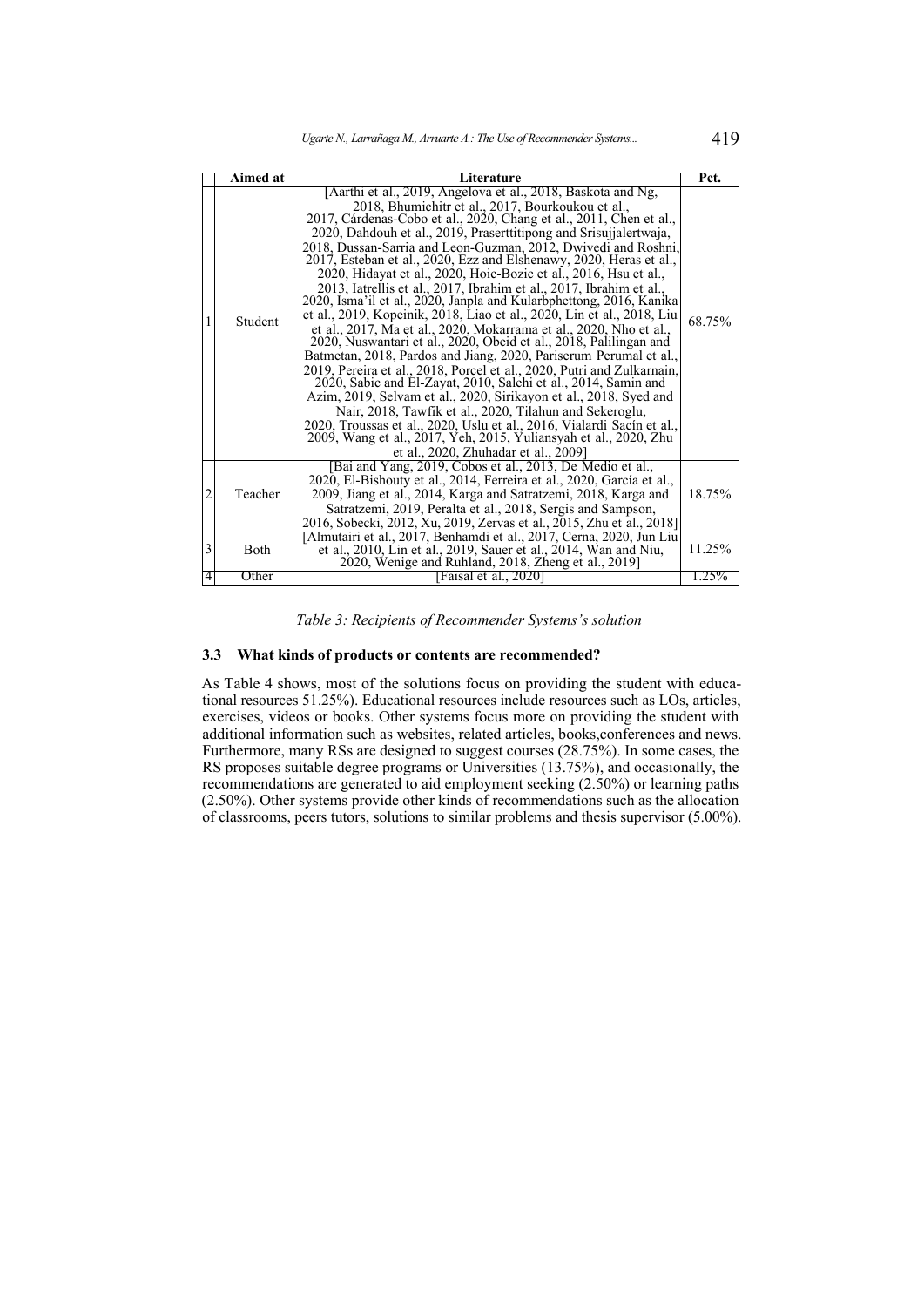<span id="page-6-0"></span>

|                | <b>Purpose</b>                                                                | Literature                                                                                                                                                                                                                                                                                                                                                                                                                                                                                                                                                                               | Pct.   |
|----------------|-------------------------------------------------------------------------------|------------------------------------------------------------------------------------------------------------------------------------------------------------------------------------------------------------------------------------------------------------------------------------------------------------------------------------------------------------------------------------------------------------------------------------------------------------------------------------------------------------------------------------------------------------------------------------------|--------|
|                | Тō<br>recommend                                                               |                                                                                                                                                                                                                                                                                                                                                                                                                                                                                                                                                                                          |        |
|                | educational                                                                   |                                                                                                                                                                                                                                                                                                                                                                                                                                                                                                                                                                                          |        |
|                | resources:                                                                    |                                                                                                                                                                                                                                                                                                                                                                                                                                                                                                                                                                                          |        |
| $\mathbf{1}$   | Learning Objects and<br>material<br>Exercises, activities                     | [Bai and Yang, 2019, Benhamdi et al., 2017, Bourkoukou<br>et al., 2017, Cerna, 2020, Chen et al., 2020, De Medio<br>et al., 2020, Ferreira et al., 2020, Heras et al.,<br>2020, Hidayat et al., 2020, Kopeinik, 2018, Liao et al.,<br>2020, Lin et al., 2019, Pariserum Perumal et al.,<br>2019, Peralta et al., 2018, Pereira et al., 2018, Putri and<br>Zulkarnain, 2020, Salehi et al., 2014, Sergis and Sampson,<br>2016, Wan and Niu, 2020, Wang et al., 2017, Xu,<br>2019, Zheng et al., 2019, Zhuhadar et al., 2009]<br>[Cárdenas-Cobo et al., 2020, Hoic-Bozic et al., 2016, Hsu | 51.25% |
|                |                                                                               | et al., 2013, Porcel et al., 2020, Troussas et al., 2020]                                                                                                                                                                                                                                                                                                                                                                                                                                                                                                                                |        |
|                | Videos<br>Additional material:<br>news, conferences,<br>articles, websites    | [Syed and Nair, 2018]<br>[Dussan-Sarria and Leon-Guzman, 2012, Kanika et al.,<br>2019, Sabic and El-Zayat, 2010]                                                                                                                                                                                                                                                                                                                                                                                                                                                                         |        |
|                | <b>Books</b>                                                                  | [Sirikayon et al., 2018]                                                                                                                                                                                                                                                                                                                                                                                                                                                                                                                                                                 |        |
|                | Digital Library<br>Resources                                                  | [Wenige and Ruhland, 2018, Tawfik et al., 2020]                                                                                                                                                                                                                                                                                                                                                                                                                                                                                                                                          |        |
|                | <b>Learning Designs</b>                                                       | [Cobos et al., 2013, El-Bishouty et al., 2014, García et al.,<br>2009, Karga and Satratzemi, 2018, Karga and Satratzemi,<br>20181                                                                                                                                                                                                                                                                                                                                                                                                                                                        |        |
|                | Remote Virtual Labs                                                           | [Zervas et al., 2015]                                                                                                                                                                                                                                                                                                                                                                                                                                                                                                                                                                    |        |
| $\overline{2}$ | To recommend courses                                                          | [Almutairi et al., 2017, Bhumichitr et al., 2017, Dahdouh<br>et al., 2019, Praserttitipong and Srisujialertwaja,<br>2018, Dwivedi and Roshni, 2017, Esteban et al.,<br>2020, Faisal et al., 2020, Ibrahim et al., 2017, Ibrahim<br>et al., 2020, Isma'il et al., 2020, Jun Liu et al., 2010, Lin<br>et al., 2018, Nho et al., 2020, Pardos and Jiang,<br>2020, Samin and Azim, 2019, Sobecki, 2012, Tilahun and Sekeroglu, 2020, Uslu et al., 2016, Vialardi Sacín et al.,<br>2009, Yeh, 2015, Zhu et al., 2018, Zhu et al.,<br>2020, Zhuhadar et al., 2009]                             | 28.75% |
|                | To recommend:                                                                 |                                                                                                                                                                                                                                                                                                                                                                                                                                                                                                                                                                                          |        |
| 3              | Universities                                                                  | [Aarthi et al., 2019, Baskota and Ng, 2018, Mokarrama<br>et al., 2020, Obeid et al., 2018, Yuliansyah et al., 2020]                                                                                                                                                                                                                                                                                                                                                                                                                                                                      |        |
|                | Degree programs,<br>careers, majors or<br>departments<br>Collaborators in R&D | [Chang et al., 2011, Ezz and Elshenawy, 2020, Janpla and<br>Kularbphettong, 2016, Nuswantari et al., 2020, Selvam<br>et al., 2020]                                                                                                                                                                                                                                                                                                                                                                                                                                                       | 13.75% |
|                | projects                                                                      | [Wang et al., 2017]                                                                                                                                                                                                                                                                                                                                                                                                                                                                                                                                                                      |        |
| 4              | To recommend jobs or<br>personalized curriculum                               | [Liu et al., 2017, Palilingan and Batmetan, 2018]                                                                                                                                                                                                                                                                                                                                                                                                                                                                                                                                        | 2.50%  |
| 5              | To recommend learning<br>paths                                                | [Iatrellis et al., 2017, Jiang et al., 2014]                                                                                                                                                                                                                                                                                                                                                                                                                                                                                                                                             | 2.50%  |
| 6              | Other                                                                         | [Angelova et al., 2018, Faisal et al., 2020, Ma et al.,<br>2020, Sauer et al., 2014]                                                                                                                                                                                                                                                                                                                                                                                                                                                                                                     | 5.00%  |

*Table 4: Purpose of Recommender Systems in Formal Learning*

# **3.4 What type of data is used?**

RSs use different types of data to build the user profiles and provide the recommendations: the interests of students (23.75%), personal data, such as age and gender (26.25%) and academic scores (33.75%) are widely used. User activity and interaction (13.75%), such as web history, navigation and clicks have been successfully used to recommend learning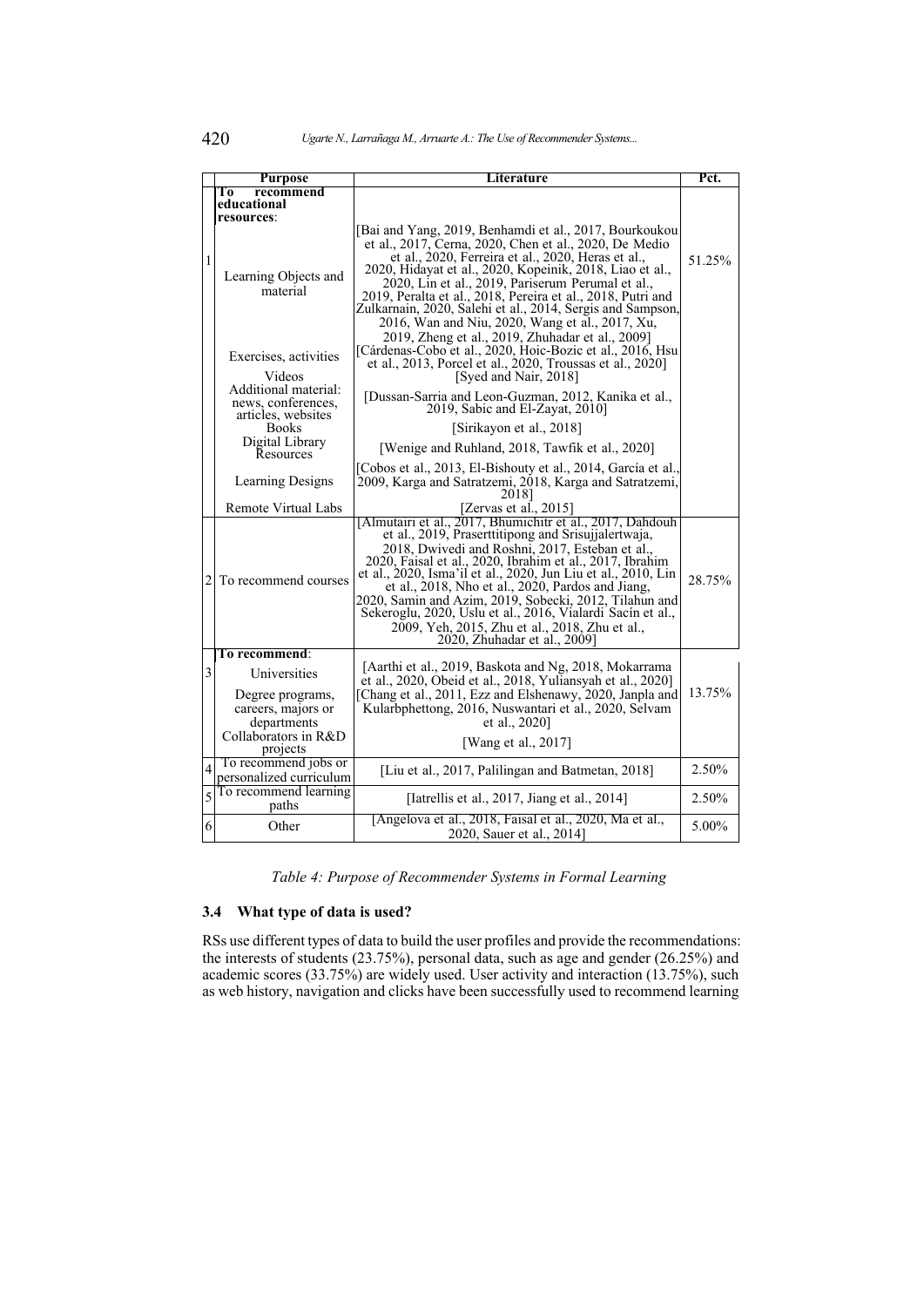materials or resources. In addition, historical academic data (16.25%), e.g., enrollments, is used to make recommendations for courses or even schools or universities.

In some other cases, additional information such as pedagogical strategies or an evaluation model is required (6.25%). In other papers, user learning style preferences (12.50%) and personality style (2.50%), user's ratings and feedback (10.00%) or social data (8.75%) are used in order to make suitable recommendations to students. Some solutions use the query of the user or the educational resources metadata as input in order to recommend the most appropriate items. The parameters used in the design of the RSs are summarized in Table [5.](#page-7-0)

<span id="page-7-0"></span>

|                | Input                                                                                                                 | <b>Literature</b>                                                                                                                                                                                                                                                                                                                                                                                                                                                                                                                                                                                                                                                              | Pct.   |
|----------------|-----------------------------------------------------------------------------------------------------------------------|--------------------------------------------------------------------------------------------------------------------------------------------------------------------------------------------------------------------------------------------------------------------------------------------------------------------------------------------------------------------------------------------------------------------------------------------------------------------------------------------------------------------------------------------------------------------------------------------------------------------------------------------------------------------------------|--------|
| 1              | User's interests and<br>abilities                                                                                     | [Bai and Yang, 2019, Benhamdi et al., 2017, Chang et al.,<br>2011, Praserttitipong and Srisujialertwaja, 2018, Heras<br>et al., 2020, Hsu et al., 2013, Ibrahim et al., 2017, Jun Liu<br>et al., 2010, Kopeinik, 2018, Liao et al., 2020, Obeid<br>et al., 2018, Palilingan and Batmetan,<br>2018, Pariserum Perumal et al., 2019, Pereira et al.,<br>2018, Sabic and El-Zayat, 2010, Salehi et al.,<br>2014, Selvam et al., 2020, Yeh, 2015, Zheng et al., 2019]                                                                                                                                                                                                              | 23.75% |
| $\mathfrak{D}$ | age)                                                                                                                  | [Bai and Yang, 2019, Baskota and Ng, 2018, Cobos et al.,<br>2013, Dussan-Sarria and Leon-Guzman, 2012, Heras et al.,<br>2020, Hoic-Bozic et al., 2016, Ibrahim et al., 2017, Jun<br>Demographics (gender, Liu et al., 2010, Liao et al., 2020, Liu et al., 2017, Pereira<br>et al., 2018, Putri and Zulkarnain, 2020, Sergis and<br>Sampson, 2016, Uslu et al., 2016, Vialardi Sacín et al.,<br>2009, Wang et al., 2017, Xu, 2019, Yeh, 2015, Zheng<br>et al., 2019, Zhu et al., 2018, Zhu et al., 2020]                                                                                                                                                                       | 26.25% |
| 3              | Academic performance<br>(test score, average)<br>$grades, \ldots)$                                                    | [Aarthi et al., 2019, Baskota and Ng, 2018, Bhumichitr<br>et al., 2017, Praserttitipong and Srisujjalertwaja,<br>2018, Dwivedi and Roshni, 2017, Esteban et al., 2020, Ezz<br>and Elshenawy, 2020, Ferreira et al., 2020, Heras et al.,<br>2020, Iatrellis et al., 2017, Isma'il et al., 2020, Janpla and<br>Kularbphettong, 2016, Jiang et al., 2014, Lin et al.,<br>2018, Ma et al., 2020, Mokarrama et al., 2020, Porcel<br>et al., 2020, Sabic and El-Zayat, 2010, Salehi et al.,<br>2014, Samin and Azim, 2019, Selvam et al.,<br>2020, Sobecki, 2012, Uslu et al., 2016, Vialardi Sacín<br>et al., 2009, Yuliansyah et al., 2020, Zhu et al., 2018, Zhu<br>et al., 2020] | 33.75% |
| 4              | User's activity<br>(navigation, clicks)                                                                               | [Bai and Yang, 2019, Bourkoukou et al.,<br>2017, Cárdenas-Cobo et al., 2020, Hidayat et al.,<br>2020, Hoic-Bozic et al., 2016, Nho et al., 2020, Peralta<br>et al., 2018, Salehi et al., 2014, Sirikayon et al.,<br>2018, Syed and Nair, 2018, Zhuhadar et al., 2009]                                                                                                                                                                                                                                                                                                                                                                                                          | 13.75% |
| 5              | Historical academic<br>data (enrollments,<br>courses taken)                                                           | [Bhumichitr et al., 2017, Chang et al., 2011, Dahdouh]<br>et al., 2019, Dwivedi and Roshni, 2017, Iatrellis et al.,<br>2017, Lin et al., 2018, Lin et al., 2019, Liu et al.,<br>2017, Pardos and Jiang, 2020, Sobecki, 2012, Uslu et al.,<br>2016, Vialardi Sacín et al., 2009, Yeh, 2015]                                                                                                                                                                                                                                                                                                                                                                                     | 16.25% |
| 6              | Teacher's parameters<br>(pedagogical strategy,<br>subject domain,<br>evaluation model, ICT<br>$\text{compare,} \dots$ | [Cobos et al., 2013, García et al., 2009, Karga and<br>Satratzemi, 2018, Karga and Satratzemi, 2019, Zervas<br>et al., 2015]                                                                                                                                                                                                                                                                                                                                                                                                                                                                                                                                                   | 6.25%  |
| $\overline{7}$ | User's ratings and<br>feedback                                                                                        | Benhamdi et al., 2017, Cárdenas-Cobo et al.,<br>2020, Hidayat et al., 2020, Karga and Satratzemi,<br>2018, Karga and Satratzemi, 2019, Ma et al., 2020, Porcel<br>et al., 2020, Zhuhadar et al., 2009]                                                                                                                                                                                                                                                                                                                                                                                                                                                                         | 10.00% |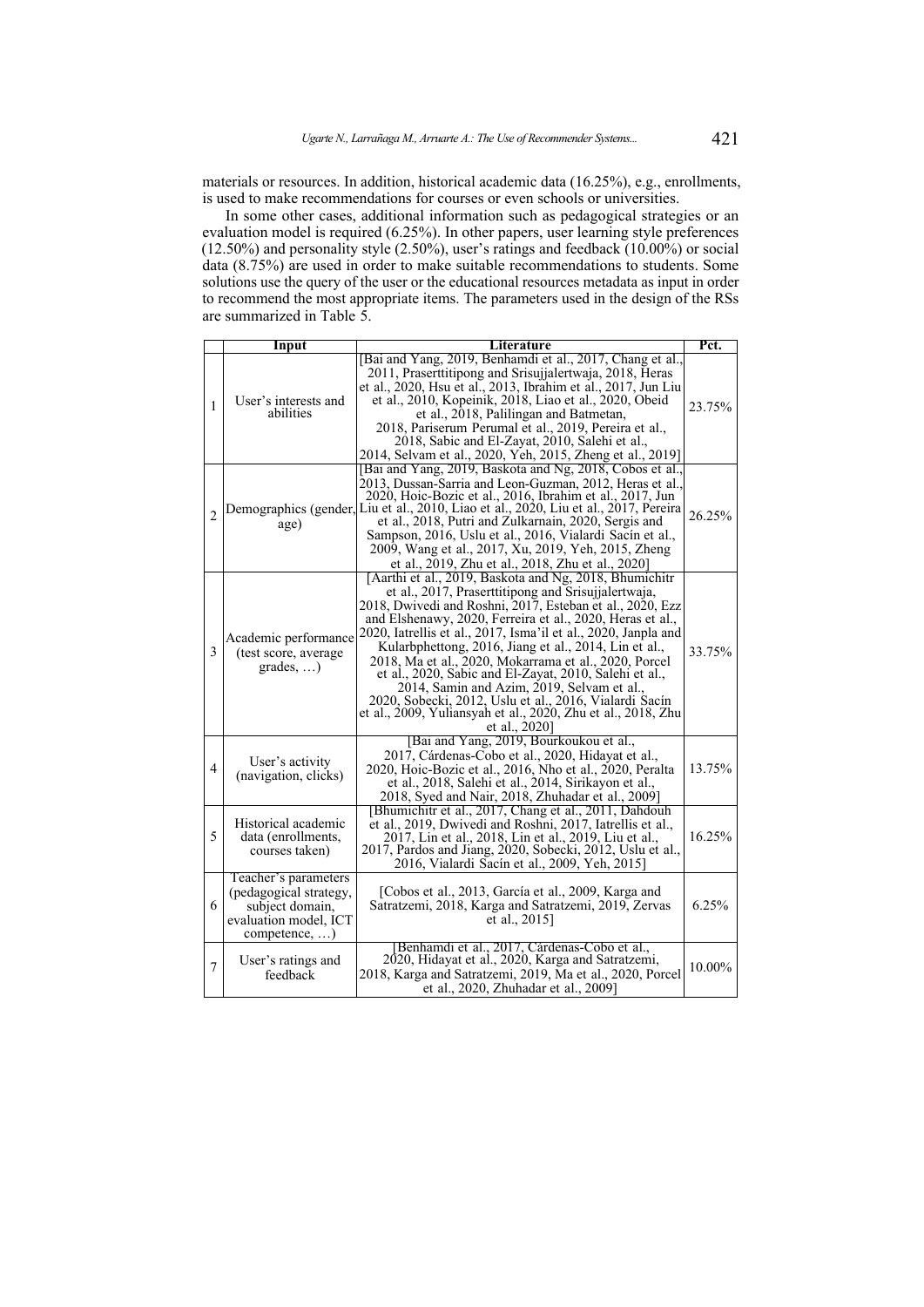|    | Input                                    | Literature                                                                                                                                                                                                                               | Pct.     |
|----|------------------------------------------|------------------------------------------------------------------------------------------------------------------------------------------------------------------------------------------------------------------------------------------|----------|
|    |                                          |                                                                                                                                                                                                                                          |          |
| 8  | Social data                              | [Ferreira et al., 2020, Ibrahim et al., 2017, Liu et al.,<br>2017, Ma et al., 2020, Pereira et al., 2018, Sergis and<br>Sampson, 2016, Wang et al., 2017]                                                                                | 8.75%    |
|    | Student's learning style<br>preferences  | [Benhamdi et al., 2017, Chang et al., 2011, Chen et al.,<br>2020, El-Bishouty et al., 2014, Heras et al.,<br>12.50%<br>2020, Hoic-Bozic et al., 2016, Kopeinik, 2018, Samin and<br>Azim, 2019, Troussas et al., 2020, Wang et al., 2017] |          |
| 10 | Personality and<br>intelligence style    | [Nuswantari et al., 2020, Wan and Niu, 2020]                                                                                                                                                                                             | $2.50\%$ |
|    | <b>Educational resources</b><br>metadata | [Esteban et al., 2020, Peralta et al., 2018, Salehi et al.,<br>2014, Wenige and Ruhland, 2018]                                                                                                                                           |          |
| 12 | User's query                             | [Angelova et al., 2018, De Medio et al., 2020, Ibrahim<br>et al., 2020, Putri and Zulkarnain, 2020, Tawfik et al.,<br><b>2020</b>                                                                                                        |          |
| 13 | Job experience                           | [Almutairi et al., 2017, Liu et al., 2017]                                                                                                                                                                                               | 2.50%    |
| 14 | Other                                    | [Kanika et al., 2019, Sauer et al., 2014]                                                                                                                                                                                                | 2.50%    |

|  | Table 5: Input of the Recommender System |  |
|--|------------------------------------------|--|
|  |                                          |  |

#### **3.5 Do RSs use explicit or implicit data?**

Generally, the data produced by the users when interacting with a system can be classified as explicit data or implicit data [\[Falk, 2019\]](#page-23-0). When the system deduces and extracts data by monitoring the behavior of the users and their interactions with the system, it is said to use implicit data. The information directly provided by the user (e.g., a rating for a particular product) is called explicit data. For example, a user can provide explicit feedback in the form of a certain number of stars or any other icon illustrating how much the user likes a product. In the RS community, a five-star scale has been the most often used means to collect this information, although there are systems that use textual information, such as user reviews, to gather the perception of the users about the products [\[Margaris et al., 2020\]](#page-25-12).

According to the conducted review, in formal learning the combination of explicit and implicit data is the most common feedback type (38.75%), closely followed by implicit feedback (36.25%). Explicit feedback is exclusively used only in 25.00% of the proposals. Table [6](#page-9-0) summarizes which solution is used in each analyzed work.

#### **3.6 What kinds of algorithms or techniques are used?**

A great variety of algorithms and techniques can be used to develop an RS. At this point, the publications will be classified considering the algorithms and techniques they have used. To fulfill this purpose, the taxonomy proposed by Burke [\[Burke, 2002\]](#page-22-13) will be used. This taxonomy identifies six recommendation techniques: collaborative filtering, content-based filtering, utility-based, demographic and knowledge-based, and hybrid, which combines different techniques.

CF, CB and KBS are the most popular algorithms in RSs. In fact, these techniques have been used in 35.00%, 11.25% and 12.50% of the publications, respectively.

With regards to CF-based RSs, user-based algorithms have been the most popular approach so far. Other works rely on model-based CF approaches, using techniques such as Matrix Factorization, Clustering, Association Rules, Bayesian Networks and Neural Networks.

CB algorithms rely on metadata associated to the documents (e.g., keywords) to generate recommendations. Usually, the algorithm used to extract metadata and analyze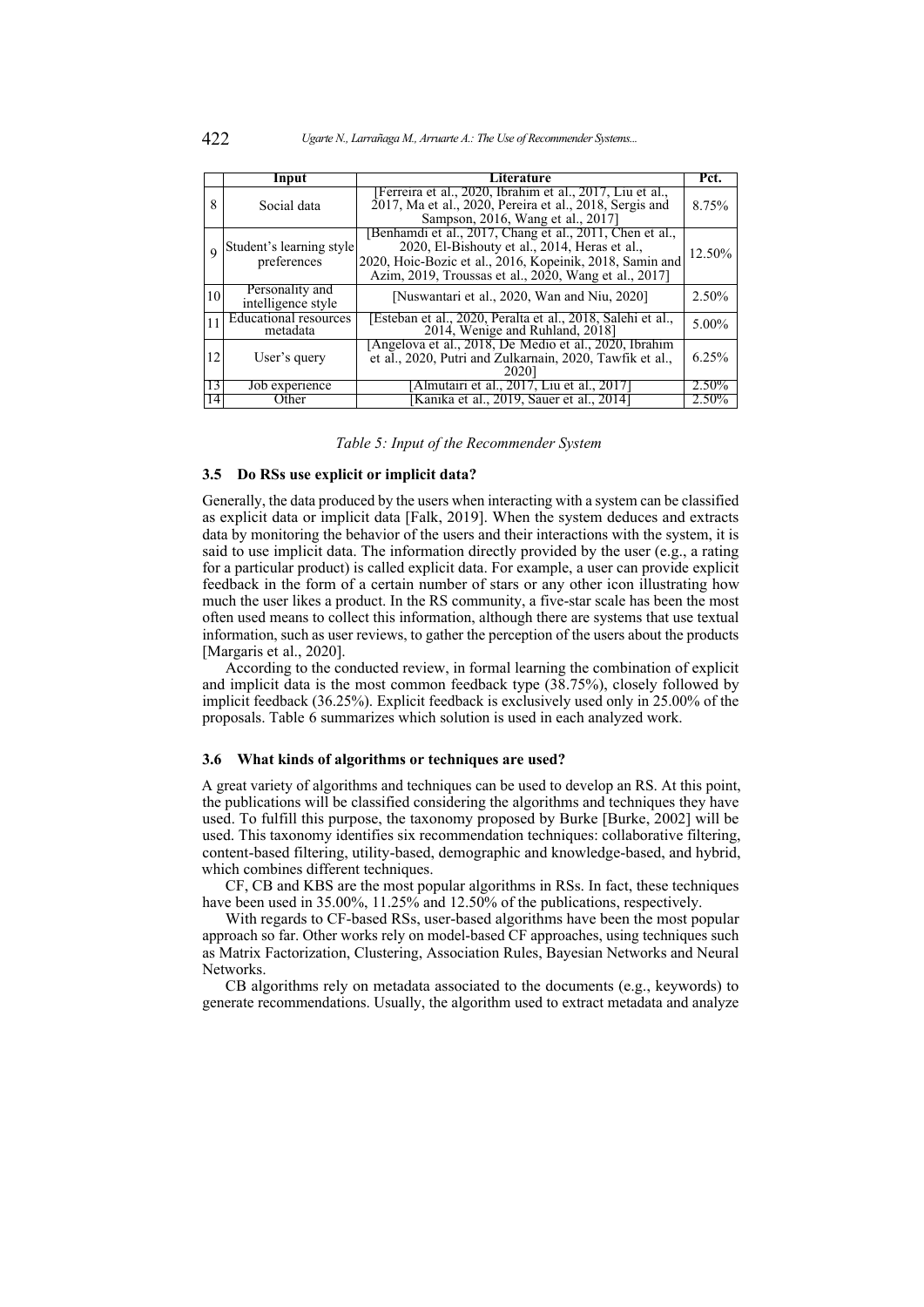<span id="page-9-0"></span>

|   | Type of data | Literature                                                                                                                                                                                                                                                                                                                                                                                                                                                                                                                                                                                                                                                                                                                                | Pct.   |
|---|--------------|-------------------------------------------------------------------------------------------------------------------------------------------------------------------------------------------------------------------------------------------------------------------------------------------------------------------------------------------------------------------------------------------------------------------------------------------------------------------------------------------------------------------------------------------------------------------------------------------------------------------------------------------------------------------------------------------------------------------------------------------|--------|
| 1 | Explicit     | [Aarthi et al., 2019, Benhamdi et al., 2017, Chen et al., 2020, Faisal<br>et al., 2020, Ferreira et al., 2020, Hsu et al., 2013, Jun Liu et al.,<br>2010, Kanika et al., 2019, Karga and Satratzemi, 2018, Karga and<br>Satratzemi, 2019, Kopeinik, 2018, Nuswantari et al., 2020, Palilingan<br>and Batmetan, 2018, Putri and Zulkarnain, 2020, Tawfik et al.,<br>2020, Troussas et al., 2020, Uslu et al., 2016, Xu, 2019, Zervas et al.,<br>2015, Zhu et al., 2020]                                                                                                                                                                                                                                                                    | 25.00% |
| 2 | Implicit     | [Almutairi et al., 2017, Baskota and Ng, 2018, Bhumichitr et al.,<br>2017, Chang et al., 2011, Dahdouh et al., 2019, Praserttitipong and<br>Srisujialertwaja, 2018, Dussan-Sarria and Leon-Guzman,<br>2012, Dwivedi and Roshni, 2017, El-Bishouty et al., 2014, Ezz and<br>Elshenawy, 2020, Iatrellis et al., 2017, Isma'il et al., 2020, Jiang<br>et al., 2014, Lin et al., 2019, Liu et al., 2017, Nho et al.,<br>2020, Peralta et al., 2018, Pereira et al., 2018, Salehi et al.,<br>2014, Samin and Azim, 2019, Sirikayon et al., 2018, Sobecki,<br>2012, Syed and Nair, 2018, Tilahun and Sekeroglu,<br>2020, Vialardi Sacín et al., 2009, Wenige and Ruhland, 2018, Yeh,<br>2015, Yuliansyah et al., 2020, Zhuhadar et al., 2009]   | 36.25% |
| 3 | Both         | [Angelova et al., 2018, Bai and Yang, 2019, Bourkoukou et al.,<br>2017, Cárdenas-Cobo et al., 2020, Cerna, 2020, Cobos et al.,<br>2013, De Medio et al., 2020, Esteban et al., 2020, García et al.,<br>2009, Heras et al., 2020, Hidayat et al., 2020, Hoic-Bozic et al.,<br>2016, Ibrahim et al., 2017, Ibrahim et al., 2020, Janpla and<br>Kularbphettong, 2016, Liao et al., 2020, Ma et al., 2020, Mokarrama<br>et al., 2020, Obeid et al., 2018, Pardos and Jiang, 2020, Lin et al.,<br>2018, Pariserum Perumal et al., 2019, Porcel et al., 2020, Sabic and<br>El-Zayat, 2010, Sauer et al., 2014, Selvam et al., 2020, Sergis and<br>Sampson, 2016, Wan and Niu, 2020, Wang et al., 2017, Zheng et al.,<br>2019, Zhu et al., 2018] | 38.75% |

*Table 6: Type of data Recommender Systems collected*

the content is Term Frequency-Inverse Document Frequency (TF-IDF), but in the last few years Latent Dirichlet Allocation (LDA) [\[Blei et al., 2003\]](#page-22-14) is being extensively used.

Regarding KBS, there are three common KBS recommender types: Case-Based Reasoning (CBR), Constraint-based and Rule-based recommenders. Besides the traditional techniques, some other models based on human cognition or Genetic Algorithms (GA) have been used for formal learning.

According to Burke [\[Burke, 2002\]](#page-22-13), using hybrid approaches, two or more algorithms can work together and therefore, the system will combine the strengths of different recommenders. In addition, Burke classifies hybrid RSs in weighted, switching, mixed, feature combination, cascade, feature augmentation and meta-level [\[Burke, 2002\]](#page-22-13). However, none of the reviewed publications specified the kind of hybrid system they presented (considering this taxonomy), and only a few papers provided a detailed enough description of the process that might allow the kind to be inferred. Therefore, instead of categorizing the hybrid RSs considering the taxonomy proposed by Burke, in this work the hybrid RSs have been categorized according to the techniques they combined (e.g., CF+CB …).

Among all the reviewed publications, 37.50% of the proposals present a hybrid system, being those systems based on the combination of CF and CB the most popular. Sometimes, two CF techniques are combined in a hybrid algorithm. Other hybrid systems combine CF and KBS techniques, or CB and KBS systems.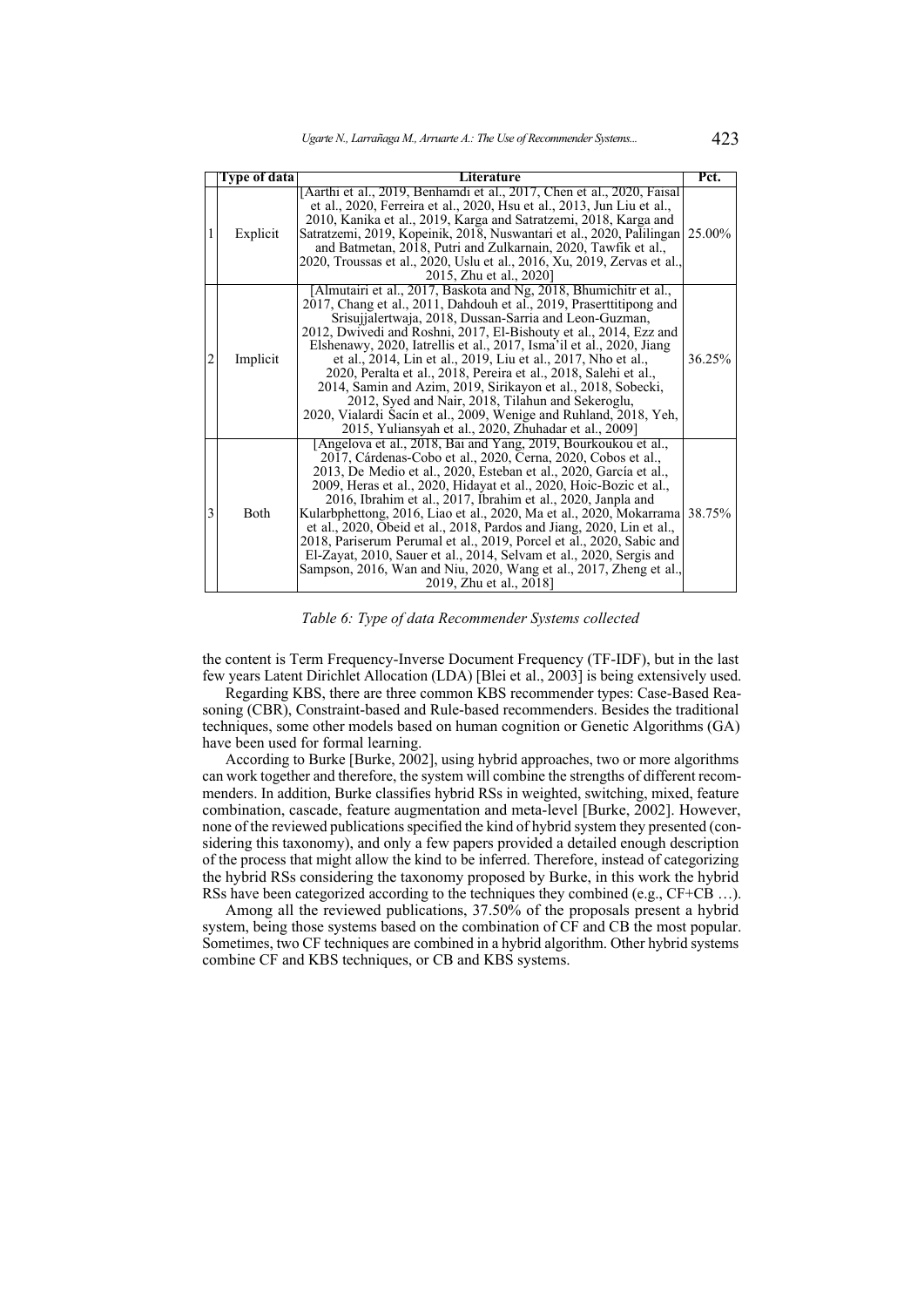Although Context-Aware (CA) approaches were not considered in the taxonomy of Burke [\[Burke, 2002\]](#page-22-13), this paper extends the taxonomy by including these approaches because they have become more popular in recent years.

Other techniques such as ontology-based profile design have been used in RSs. The techniques and strategies used in the design of RS are summarized in Table [7.](#page-10-0)

<span id="page-10-0"></span>

| Type                            | Approach     | Technique                      | Literature                                                                                                                                                                                                                                                                        | Pct.   |
|---------------------------------|--------------|--------------------------------|-----------------------------------------------------------------------------------------------------------------------------------------------------------------------------------------------------------------------------------------------------------------------------------|--------|
| Collaborative<br>filtering (CF) | Memory based | User-based                     | [Cárdenas-Cobo et al.,<br>2020, Hidayat et al., 2020, Jiang<br>et al., $2014$ , Jun Liu et al.,<br>2010, Liao et al., 2020, Liu et al.,<br>2017, Sergis and Sampson,<br>2016, Sirikayon et al., 2018, Uslu<br>et al., 2016, Zhu et al., 2018]                                     | 35.00% |
|                                 |              | Item-based                     | [Dwivedi and Roshni, 2017, Faisal<br>et al., 2020, Nho et al.<br>2020, Porcel et al., 2020]                                                                                                                                                                                       |        |
|                                 |              | Matrix<br>factorization (MF)   | [Lin et al., 2018, Zheng et al.,<br>2019]                                                                                                                                                                                                                                         |        |
|                                 | Model based  | Clustering                     | [Dussan-Sarria and Leon-Guzman,<br>20121                                                                                                                                                                                                                                          |        |
|                                 |              | Association rules              | [Chang et al., 2011, Dahdouh]<br>et al., 2019, Tilahun and Sekeroglu,<br>2020, Yuliansyah et al., 2020]                                                                                                                                                                           |        |
|                                 |              | Neural networks                | [Ma et al., 2020, Pardos and Jiang,<br>2020, Troussas et al., 2020]                                                                                                                                                                                                               |        |
|                                 |              | Others                         | [Ezz and Elshenawy, 2020, Isma'il]<br>et al., 2020, Nuswantari et al.,<br>2020, Palilingan and Batmetan,<br>2018, Selvam et al., 2020]                                                                                                                                            |        |
|                                 |              | TF-IDF                         | Kanika et al., 2019 <sup>-</sup>                                                                                                                                                                                                                                                  |        |
| Content-based                   |              | LDA                            | Lin et al., 2019]                                                                                                                                                                                                                                                                 | 11.25% |
| filtering $(CB)$                |              | TF-IDF + LDA                   | Samin and Azim, 2019                                                                                                                                                                                                                                                              |        |
|                                 |              | Word embeddings                | Putri and Zulkarnain, 2020                                                                                                                                                                                                                                                        |        |
|                                 |              | Not specified                  | Angelova et al., 2018, Bai and<br>Yang, 2019, Cerna, 2020, Hsu<br>et al., 2013, Mokarrama et al.,<br>2020]                                                                                                                                                                        |        |
|                                 |              | Case-based                     | [Porcel et al., 2020, Sauer et al.,                                                                                                                                                                                                                                               |        |
| Knowledge-                      |              | reasoning (CBR)                | 20141                                                                                                                                                                                                                                                                             |        |
| based<br>(KBS)                  |              | Constraint-based<br>Rule-based | [Wenige and Ruhland, 2018]<br>[Aarthi et al., 2019, Iatrellis et al.,<br>2017, Janpla and Kularbphettong,<br>2016, Vialardi Sacín et al.,<br>2009, Yeh, 2015]                                                                                                                     | 12.50% |
|                                 |              | Other                          | [Kopeinik, 2018, Syed and Nair,<br>2018]                                                                                                                                                                                                                                          |        |
| Context-aware<br>(CA)           |              |                                | [Almutairi et al., 2017, Ferreira]<br>et al., 2020, Pereira et al.,<br>2018, Wang et al., 2017, Zervas<br>et al., 2015]                                                                                                                                                           | 6.25%  |
| Hybrid                          | $CF + CB$    |                                | Benhamdi et al., 2017, Cobos<br>et al., 2013, De Medio et al.,<br>2020, Esteban et al., 2020, Ibrahim<br>et al., 2017, Karga and Satratzemi,<br>2018, Karga and Satratzemi,<br>2019, Peralta et al., 2018, Sobecki,<br>2012, Tawfik et al., 2020, Wan<br>and Niu, 2020, Xu, 2019] | 37.50% |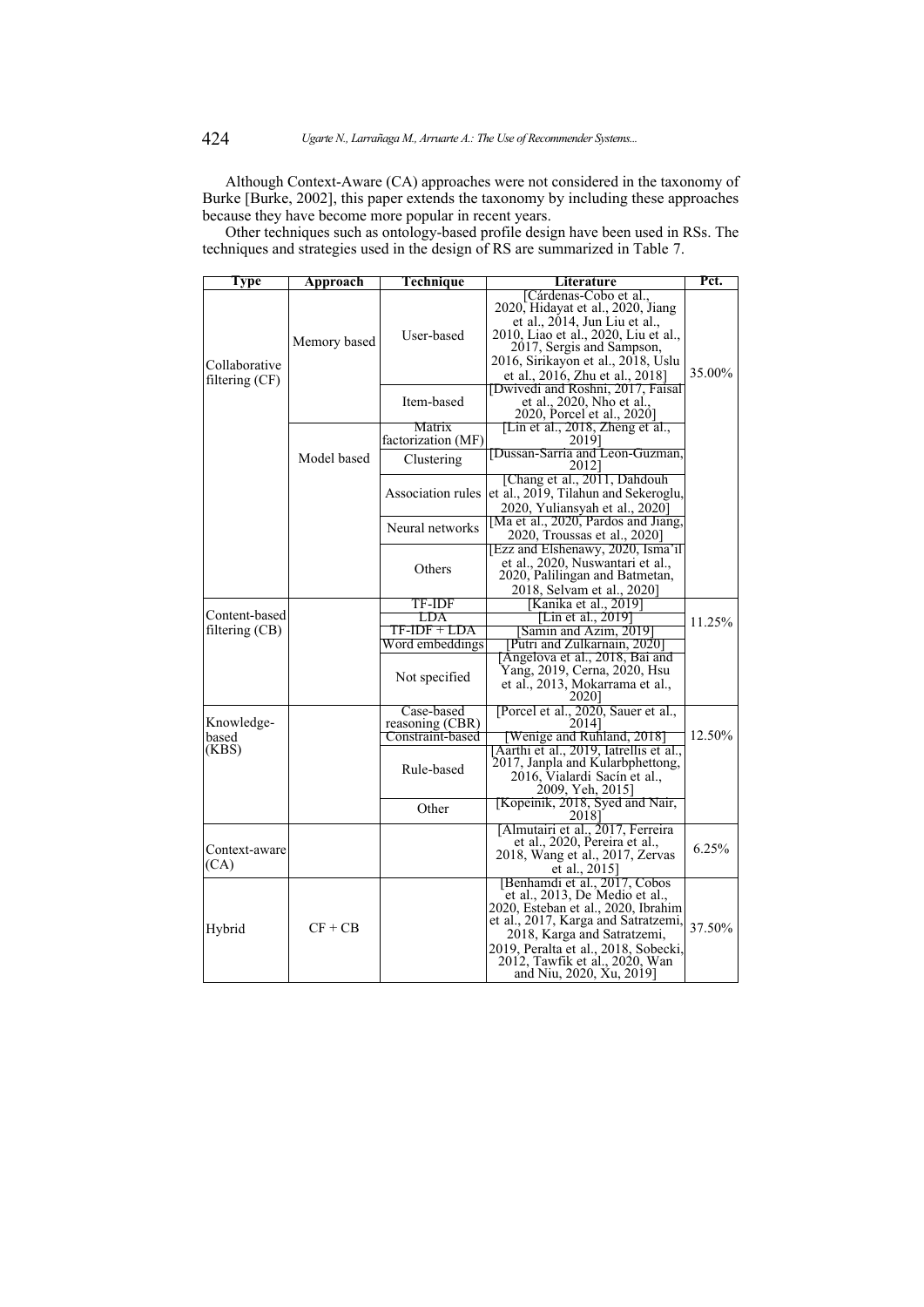| Type   | Approach                  | Technique | Literature                                                                                                                                                                                                                                                                       | Pct.    |
|--------|---------------------------|-----------|----------------------------------------------------------------------------------------------------------------------------------------------------------------------------------------------------------------------------------------------------------------------------------|---------|
| Hybrid | $CF + CF$                 |           | Baskota and Ng, 2018, Bhumichitr<br>et al., 2017, Bourkoukou et al.,<br>$2017$ , Chen et al.,<br>2020, Praserttitipong and<br>Srisujjalertwaja,<br>2018, Dussan-Sarria and<br>Leon-Guzman,<br>2012, Pariserum Perumal et al.,<br>2019, Salehi et al., 2014, Zhu<br>et al., 2020] | 37.50%  |
|        | $CF + KBS$                |           | [García et al., 2009, Ibrahim et al.,<br>2020]                                                                                                                                                                                                                                   |         |
|        | CA + CF                   |           | Wang et al., 2017]                                                                                                                                                                                                                                                               |         |
|        | $CB + KBS$                |           | Samin and Azim, 2019, Zhuhadar<br>et al., 2009]                                                                                                                                                                                                                                  |         |
|        | $CF + CB +$<br><b>KBS</b> |           | Heras et al., 2020, Hoic-Bozic<br>et al., 2016, Obeid et al., 2018]                                                                                                                                                                                                              |         |
|        | Not specified             |           | Sabic and El-Zavat, 2010                                                                                                                                                                                                                                                         |         |
| Other  |                           |           | El-Bishouty et al., 2014]                                                                                                                                                                                                                                                        | $.25\%$ |

*Table 7: Used techniques and strategies of RSs in Formal Learning*

### **3.7 How has the RS been evaluated?**

In order to test whether the designed RS runs properly, some types of experiments can be carried out. RSs can be evaluated following three different approaches: offline settings, user studies and online experiments [\[Shani and Gunawardana, 2011\]](#page-26-13). In the case of offline evaluations, existing datasets are used, and different metrics computed in order to measure the effectiveness and accuracy of the RS. In this kind of evaluation, previously generated datasets, which contain data about users (e.g., ratings, purchases) are usually employed, and the information in the dataset is used to evaluate the results. On the other hand, when the evaluation is online, real user populations interact with the system. This kind of evaluation is the one that provides the strongest evidence about the true value of the system. However, it should be borne in mind that this type of evaluation has an important drawback: in the case that the system provides poor recommendations, the experiment would have a negative effect on the person who is using the RS, as they might lose confidence in the system. Moreover, online experiments are the most expensive to conduct. For this reason, offline evaluations and user studies are conducted before running online experiments. User studies are conducted with a small group of users who have been selected in order to experiment with the system. These users have to be shown how to perform the test and, at the end, they usually fill in a questionnaire about the degree to which they feel the recommendations match their interests. In this way, they can measure the effectiveness of the RS presented.

<span id="page-11-0"></span>In the analysis carried out in this study, it can be observed that the most common type of experiment is the offline evaluation (43.75%). Other solutions reviewed conduct a user study (32.50%), and just 8.75% carry out online experiments. Table [8](#page-11-0) shows the types of evaluation carried out in the analyzed publications.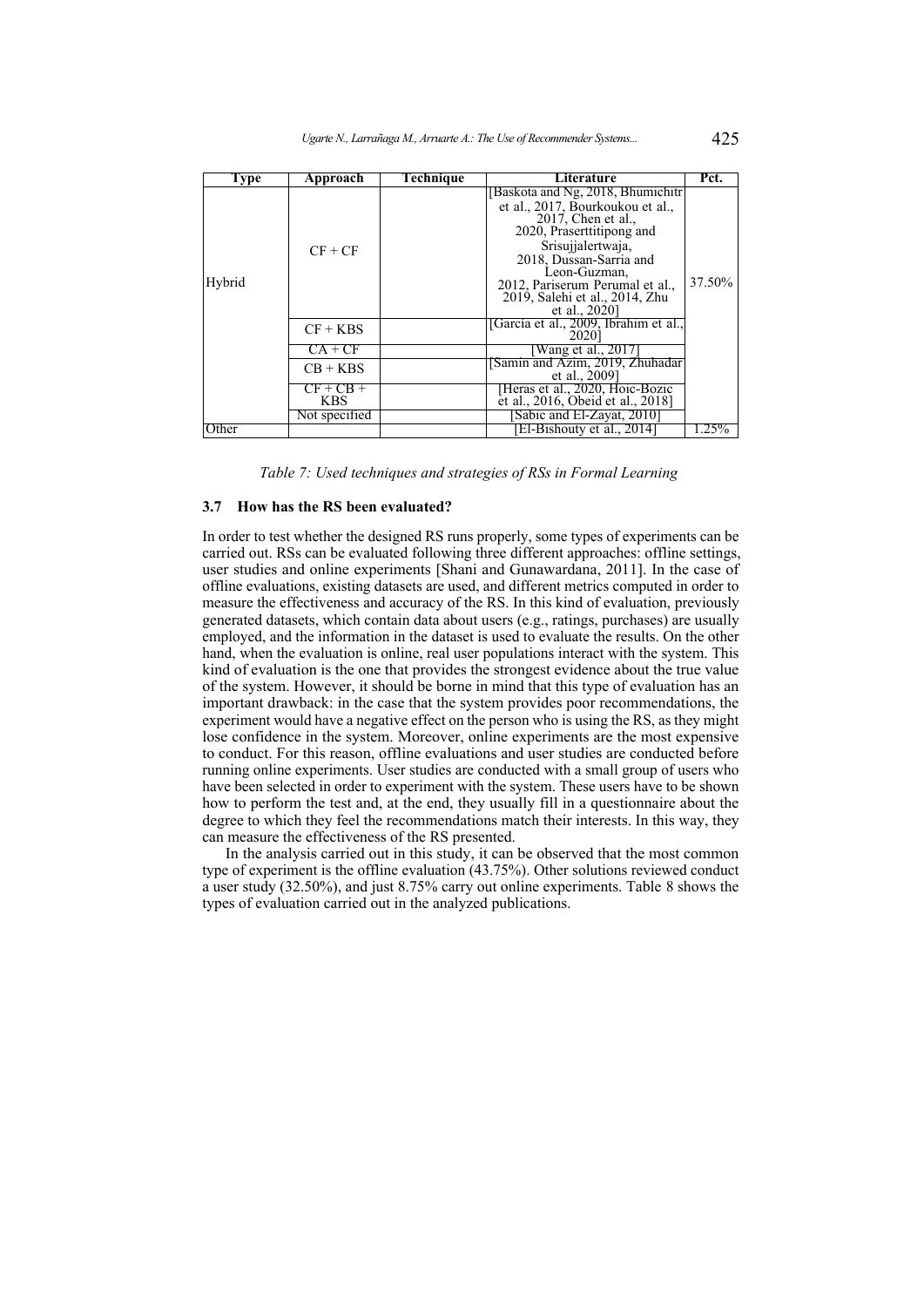|                | <b>Type of evaluation</b>        | Literature                                                                                                                                                                                                                                                                                                                                                                                                                                                                                                                                                                                                                                                                                                                                                                                                                                                                    | Pct.   |
|----------------|----------------------------------|-------------------------------------------------------------------------------------------------------------------------------------------------------------------------------------------------------------------------------------------------------------------------------------------------------------------------------------------------------------------------------------------------------------------------------------------------------------------------------------------------------------------------------------------------------------------------------------------------------------------------------------------------------------------------------------------------------------------------------------------------------------------------------------------------------------------------------------------------------------------------------|--------|
|                | Offline                          | [Aarthi et al., 2019, Almutairi et al., 2017, Angelova et al.,<br>2018, Bhumichitr et al., 2017, Bourkoukou et al., 2017, Chen et al., 2020, Dahdouh et al.,<br>2019, Praserttitipong and Srisujjalertwaja, 2018, Esteban<br>et al., 2020, Faisal et al., 2020, Ferreira et al.,<br>2020, García et al., 2009, Ibrahim et al., 2017, Ibrahim<br>et al., 2020, Isma'il et al., 2020, Janpla and<br>Kularbphettong, 2016, Kanika et al., 2019, Lin et al.,<br>2018, Pariserum Perumal et al., 2019, Peralta et al.,<br>2018, Porcel et al., 2020, Putri and Zulkarnain,<br>2020, Salehi et al., 2014, Samin and Azim, 2019, Selvam<br>et al., 2020, Sergis and Sampson, 2016, Sirikayon et al.,<br>2018, Sobecki, 2012, Syed and Nair, 2018, Tilahun and<br>Sekeroglu, 2020, Xu, 2019, Yuliansyah et al., 2020, Zheng<br>et al., 2019, Zhu et al., 2020, Zhuhadar et al., 2009] | 43.75% |
| $\overline{2}$ | User studies                     | [Baskota and Ng, 2018, Benhamdi et al.,<br>2017, Cárdenas-Cobo et al., 2020, Dussan-Sarria and<br>Leon-Guzman, 2012, Dwivedi and Roshni, 2017, Ezz and<br>Elshenawy, 2020, Hidayat et al., 2020, Hoic-Bozic et al.,<br>2016, Hsu et al., 2013, Iatrellis et al., 2017, Jiang et al.,<br>2014, Karga and Satratzemi, 2018, Karga and Satratzemi,<br>2019, Lin et al., 2019, Ma et al., 2020, Nho et al.,<br>2020, Nuswantari et al., 2020, Pardos and Jiang,<br>2020, Peralta et al., 2018, Pereira et al., 2018, Sauer et al.,<br>2014, Tawfik et al., 2020, Troussas et al.,<br>2020, Vialardi Sacín et al., 2009, Wan and Niu,<br>2020, Wang et al., 2017, Zervas et al., 2015]                                                                                                                                                                                             | 32.50% |
| 3              | Online                           | [Cerna, 2020, De Medio et al., 2020, El-Bishouty et al.,<br>2014, Heras et al., 2020, Mokarrama et al., 2020, Uslu<br>et al., $2016$ , Wenige and Ruhland, $2018$ , Yeh, $2015$ ]                                                                                                                                                                                                                                                                                                                                                                                                                                                                                                                                                                                                                                                                                             | 8.75%  |
| $\overline{4}$ | Both offline and user<br>studies | [Cobos et al., 2013, Kopeinik, 2018, Liu et al.,<br>2017, Porcel et al., 2020, Wang et al., 2017]                                                                                                                                                                                                                                                                                                                                                                                                                                                                                                                                                                                                                                                                                                                                                                             | 6.25%  |
| 5              | Not specified                    | [Bai and Yang, 2019, Chang et al., 2011, Jun Liu et al.,<br>2010, Liao et al., 2020, Obeid et al., 2018, Palilingan and<br>Batmetan, 2018, Sabic and El-Zayat, 2010, Zhu et al.,<br>2018]                                                                                                                                                                                                                                                                                                                                                                                                                                                                                                                                                                                                                                                                                     | 10.00% |

*Table 8: Types of evaluation used*

### **4 Discussion**

The RS technology has become an important and a very useful technique in many areas of our daily life, including the area of education. In this paper, a systematic mapping review that explores the use of recommender systems in formal learning has been presented. In particular, seven aspects have been analyzed in depth: (Q1) Educational stage at which the RS is aimed; (Q2) Population (*student, teacher*) at which the RS is aimed; (Q3) Type of product the RS recommends; (Q4) Type of data on which the RS is based to make the recommendation; (Q5) Way in which the RS captures the user data (*explicit, implicit*); (Q6) Algorithm or technique on which the RS is based; and, finally, (Q7) Procedure that has been followed to evaluate the systems (*offline, online, user evaluation*).

**–** Regarding *the educational stage at which the RSs are aimed* (Q1), we can conclude that, in general, through different algorithms, RSs are becoming a useful tool in the area of Education. As this review shows, a wide range of possibilities is available with the aim of both helping students and improving their learning processes and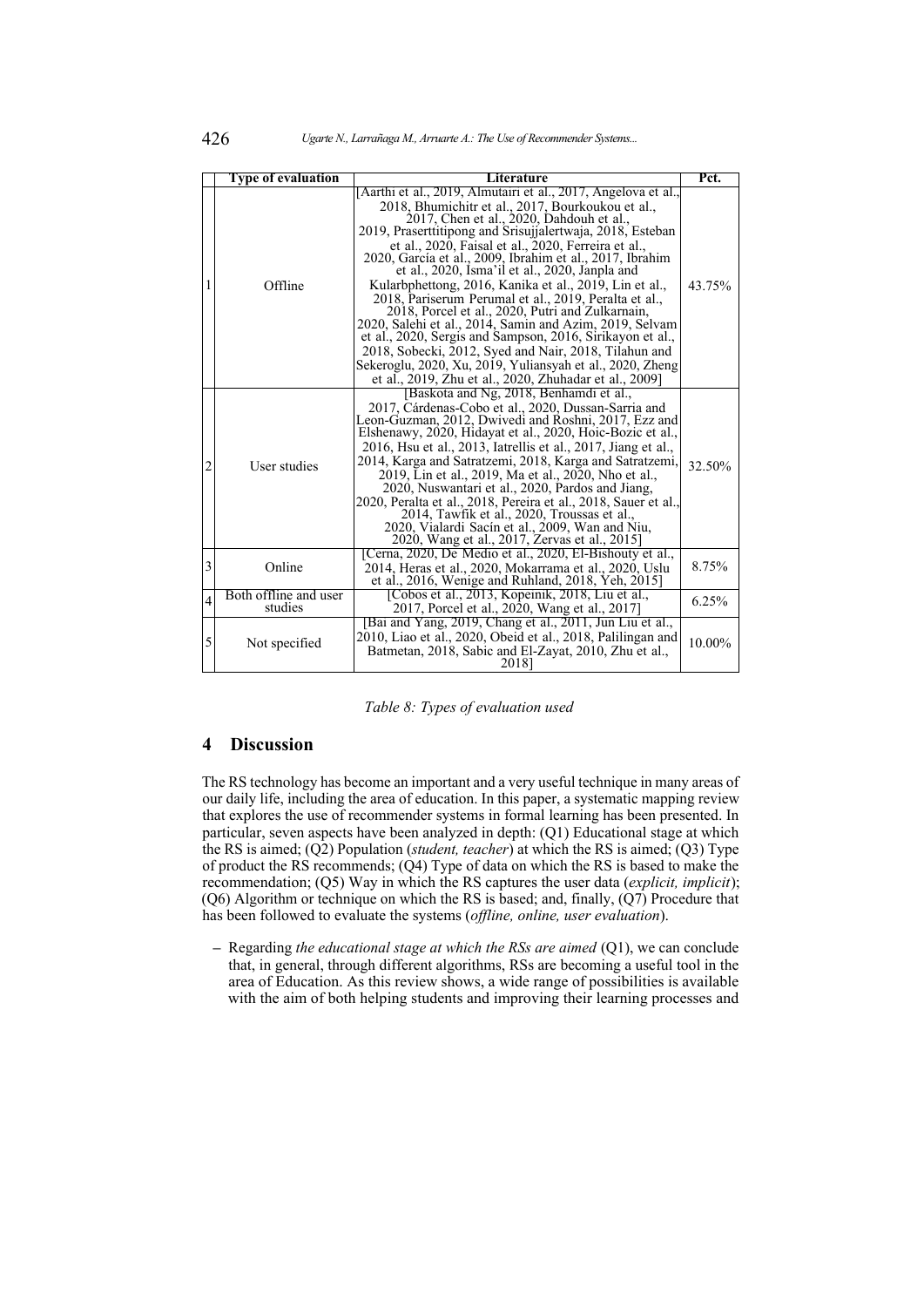providing strategies for teachers at all stages of formal learning. Note that, in Primary Education, the use of these systems is less common, probably because students do not work with computers as much as in secondary or higher education. Most of the observed systems have been used at the University level, where the interaction between students and computers is high and the use of technology is broader. Figure [1](#page-13-0) summarizes the results obtained.

<span id="page-13-0"></span>

*Figure 1: Educational stage RSs are being used at*

**–** The *population at which the RSs are aimed* (Q2) and the *type of product the RSs recommend* (Q3) are closely related aspects. The results obtained are shown in Figure [2](#page-14-0) and Figure [3,](#page-14-1) respectively. Most of the RSs developed are mainly oriented to providing products for students. The purpose of some of these recommendations is to help students by providing learning material such as exercises, videos and books. In addition, there is a group of recommendations that, while they could also help students, their purpose could be to sell a product, such as a university course or degree program. To a much lesser extent, some RSs focus on teachers and, in some cases, on both teachers and students, to whom they are able to provide learning paths or teaching strategies.

According to [\[Klašnja-Milićević et al., 2015\]](#page-24-13), a good RS for education should be highly personalized, recommend materials at appropriate times, support continuous learning, and provide high levels of interactivity. Including good pedagogical models into recommendation systems could make the recommendations not only more personalized but also more efficient. Moreover, it must be also taken into account that the learning process is dynamic and changes over time, so learning interests and goals can change according to context and also over time. One way to overcome this problem could be to use sequential patterns. As [\[Salehi et al., 2014\]](#page-26-6) shows, sequential patterns of learning materials can be identified in the historical access records of the students, and that information can even be used to predict what material is most likely to be accessed by the student in the near future. In the same way, [\[Frost and McCalla, 2021\]](#page-23-12) present CFLS –Collaborative Filtering based on Learner Sequences, a system which has been designed for an open-ended and unstructured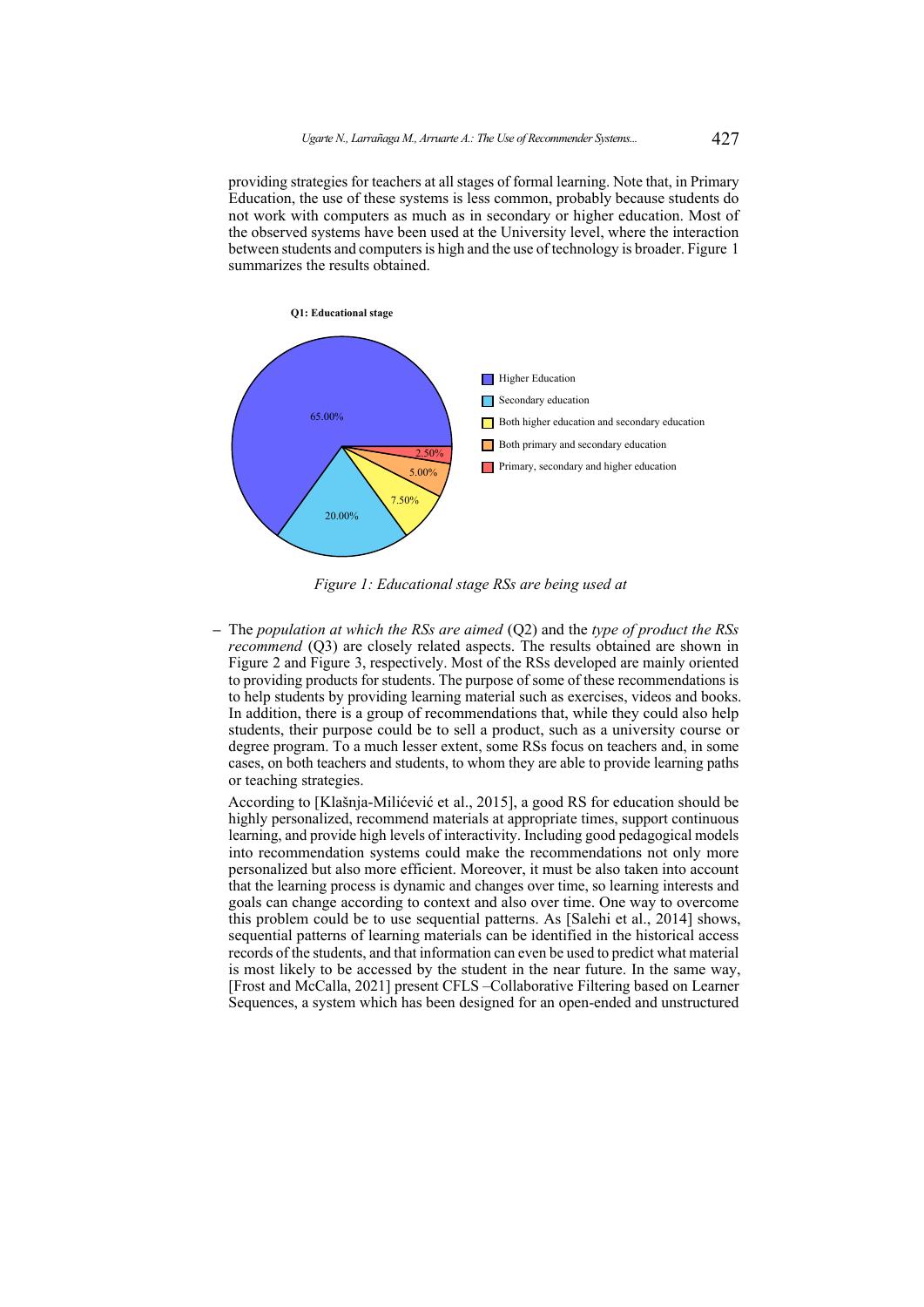<span id="page-14-0"></span>



<span id="page-14-1"></span>

*Figure 3: What are RSs being used to*

learning environment. This system generates pedagogical plans for a target learner by looking back at the sequence of the most recent learning objects that the target learner has interacted with and finding a neighborhood of other learners who have interacted with a similar sequence of learning objects in the past. We consider that, in order to make adequate recommendations, besides identifying sequential patterns based on the behavior of the students, it would also be convenient to consider the profile of the students to advise them on the contents that better fit their needs.

Additionally, recommendations to teachers pose a great challenge. In fact, according to the results of the literature review, just 18.5% of the studied solutions are aimed at teachers. However, at least 92% of teachers have searched the Internet looking for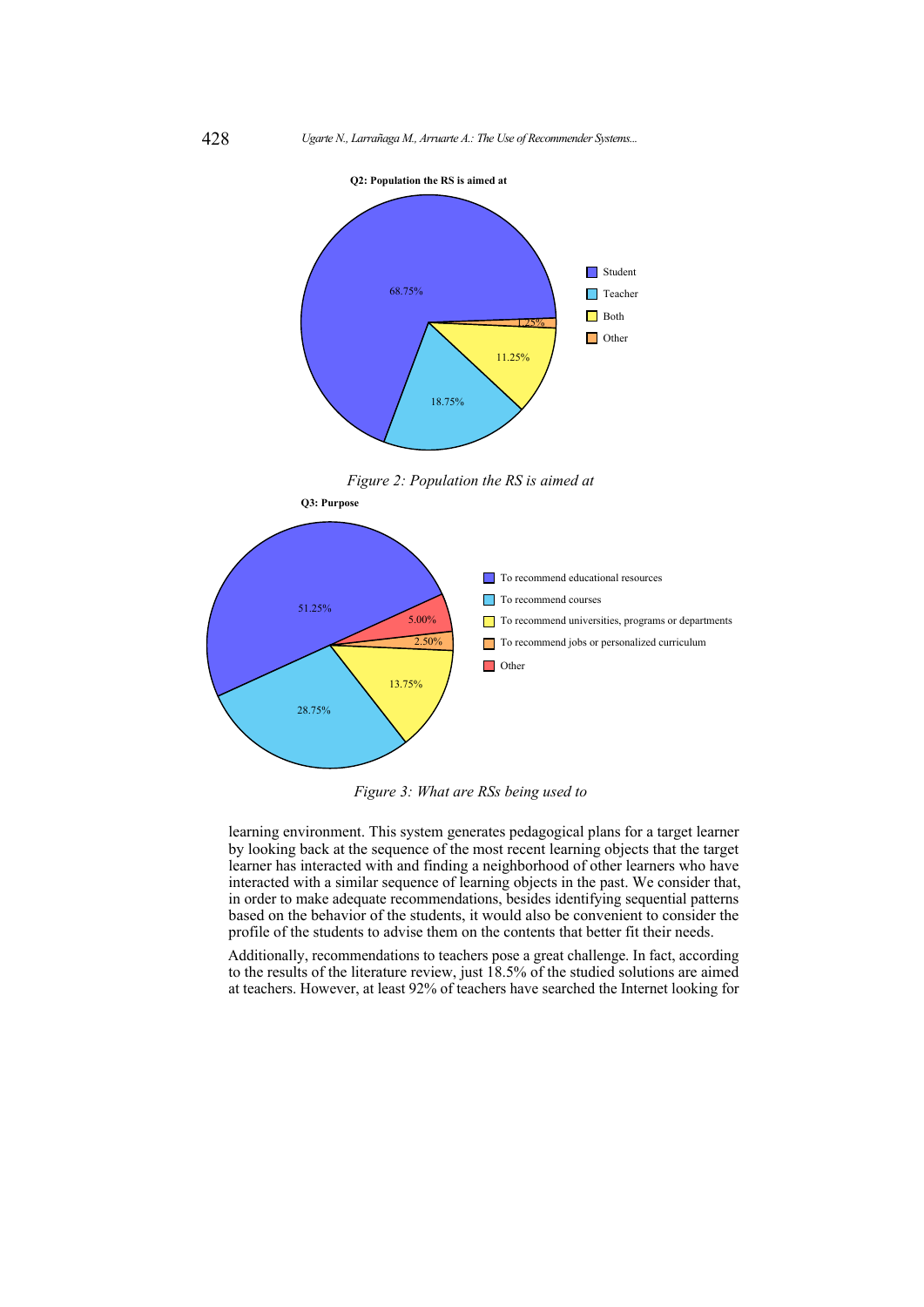digital learning resources [\[Peralta et al., 2018\]](#page-25-11). Taking into account that the material is not organized, the search and filtering of it takes teachers a considerable amount of time. The organization of the material in repositories together with the inclusion of advanced features would allow the use of these repositories to go beyond mere search engines if recommendation techniques are incorporated [\[Al-Khalifa, 2008\]](#page-21-5). RS could also be beneficial for education if they were able to suggest, besides the content, the most appropriate teaching strategies to lecturers so that they can improve their teaching programs or curricula. Only one of the reviewed papers provides this kind of recommendation [\[Cobos et al., 2013\]](#page-22-6).

In these days, when collaborative or cooperative work is ever more frequent, just one of the reviewed papers presents a RS that has been developed to provide recommendations to groups of users [\[Ferreira et al., 2020\]](#page-23-3). RSs could be used in these scenarios, for example, to provide groups with the most appropriate task or strategy considering the profiles of the group members or even helping in the creation of the groups themselves.

**–** The *type of data on which an RS is based to make recommendations* (Q4) and *the way to acquire it* (Q5) plays a crucial role in any recommendation system. The results for these questions are shown in Figure [4](#page-15-0) and Figure [5,](#page-16-0) respectively.

<span id="page-15-0"></span>

*Figure 4: Input of the RSs*

Depending on their characteristics, the reviewed RSs process data of different nature (interest and abilities of the users, demographic data, academic performance, data about the activity of the users or historical academic data) that is obtained in a different way. According to the conducted review, in formal learning the most common feedback type provided by the user is implicit feedback (38.2%), closely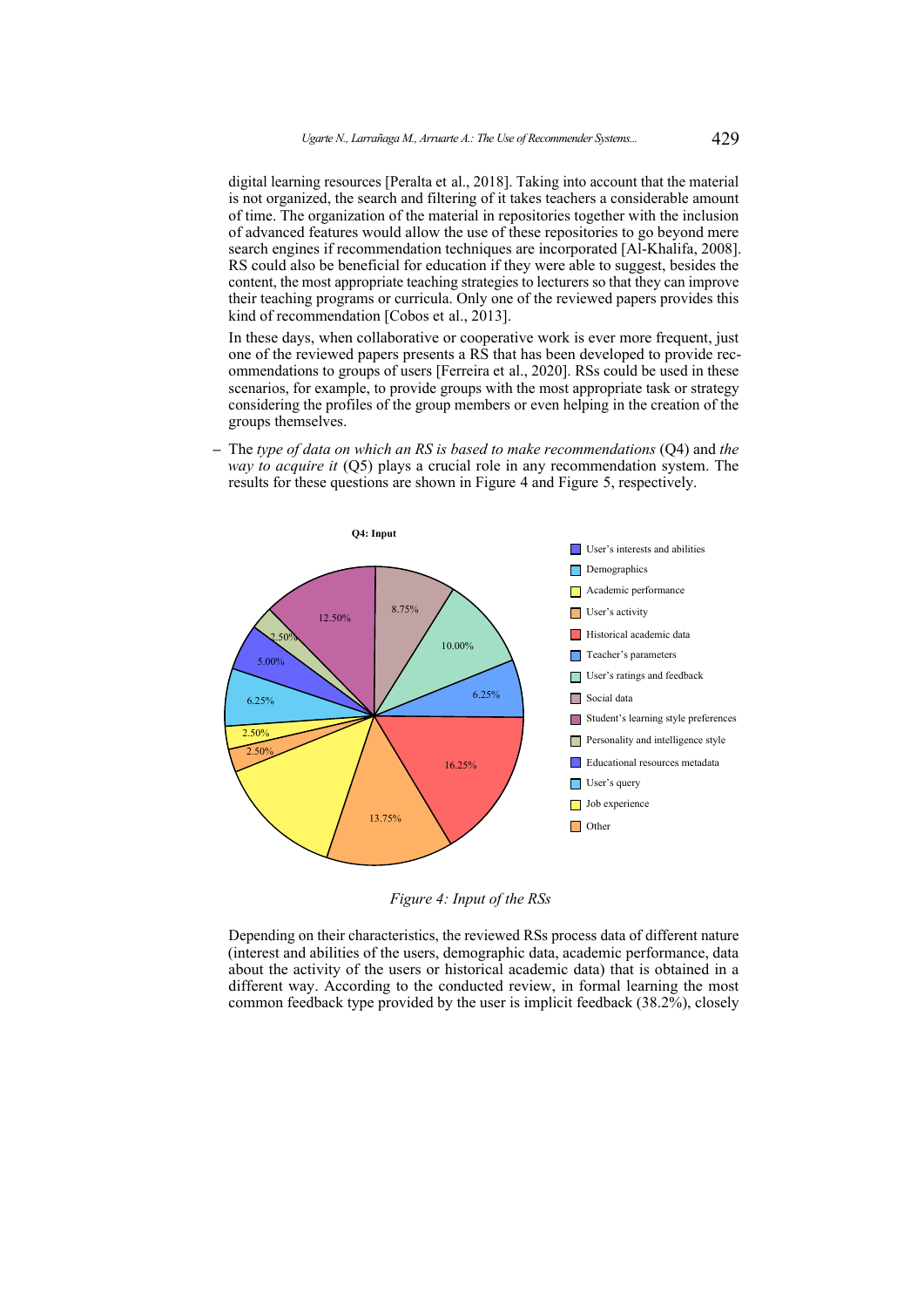followed by a combination of explicit and implicit feedback types (37.03%). Only 28.40% of the works use exclusively explicit feedback. Ideally, the data collected should be varied and diverse, and should be collected in many different ways. As far as the acquisition of the data associated to the users is concerned, e.g., their preferences and the contents they are struggling with, non-intrusive ways should be sought. Throughout the entire process of interactions between the user and the system, the user should not feel uncomfortable working with the system. Although explicit feedback might be more trustworthy for the system, as it is directly provided by the user, obtaining this kind of feedback is more intrusive and might lead, in some cases, to users eschewing the system. Implicit data can be continuously recorded while the users interact with the system, but it is sometimes harder to understand what a certain action might represent regarding, for example, the learning process of the student. A combination of explicit and implicit data would be a good choice to determine the preferences of the user. In this way, modelling the user from the collected data is also a big challenge. To find good and appropriate techniques to tackle this task is a big challenge. In addition, it is also worth mentioning that in the papers reviewed, the data collected is about students, never about the group of which the student is a member. We consider that obtaining data in order to study the characteristics of the group could be beneficial to achieve more personalized recommendations. Besides, the use of metadata and algorithms and techniques that allow that metadata to be processed (e.g., Semantic Web or ontologies) will enable new ways of collecting and exploring data to be opened up in order to make better recommendations. In [\[George and Lal, 2019\]](#page-23-13), the ontology is presented as a way to achieve personalization in order to provide more relevant recommendations and to address some important issues, such as the cold start problem. It also explains some of the drawbacks of an ontology, such as the requirement of knowledge engineering and how time-consuming it can be.

<span id="page-16-0"></span>

*Figure 5: Type of data used*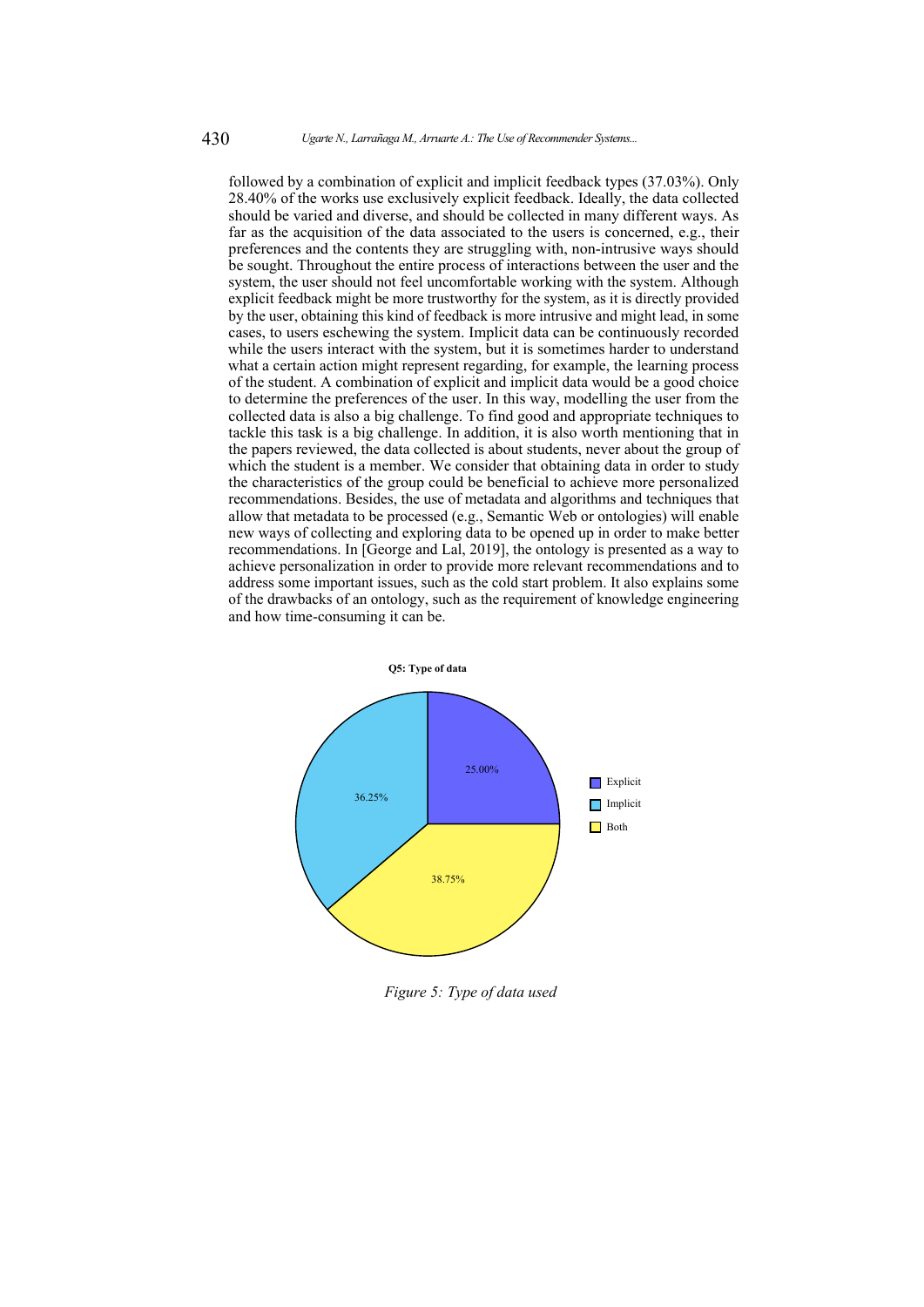**–** Regarding the *algorithms used to make the recommendation* (Q6), the CF and CB algorithms do not always take a learner's characteristics into consideration, so introducing other techniques such as KBS or CA recommendations, cognitive models or data mining techniques could improve the recommendations. In addition, modelling how the student learns is necessary to achieve good recommendations [\[Sergis and Sampson, 2016\]](#page-26-12). Using Computational models of human cognition and learning could help meet these challenges, but the effectiveness of cognitive models in educational RSs remains poor [\[Kopeinik, 2018\]](#page-24-5). Figure [6](#page-17-0) shows the usage of algorithms observed in the literature.

<span id="page-17-0"></span>

*Figure 6: Algorithms used by the RSs*

**–** Evaluation (Q7) is another necessary aspect to be considered in an RS, and surely one of the most complicated to face in an educational environment. Figure [7](#page-18-0) summarizes how RSs have been evaluated in the literature. In fact, some proposals from the reviewed solutions were not evaluated, making it impossible to measure the effectiveness of the RS proposed. In [\[Manouselis et al., 2011\]](#page-25-13) an explanation is presented on why a complementary evaluation is needed besides the classical evaluation. It proposes Kirckpatrick's model [\[Kirkpatrick, 1994\]](#page-24-14) to measure the success of an RS in a TEL context using four different layers: reaction of the user, learning, behavior and results. Even then, evaluation in an educational environment has methodological and practical difficulties, there is no model available that measures the real impact that a recommender has on the student's learning and therefore this real impact is not measured. To measure this impact adequately, as well as more time, it would take a pedagogical dimension, a combination of a variety of assessment methods, metrics and instruments.

Despite RSs being helpful for education, the analyzed papers do not provide sound evidence of positive effects. In many cases, the algorithms have been tested on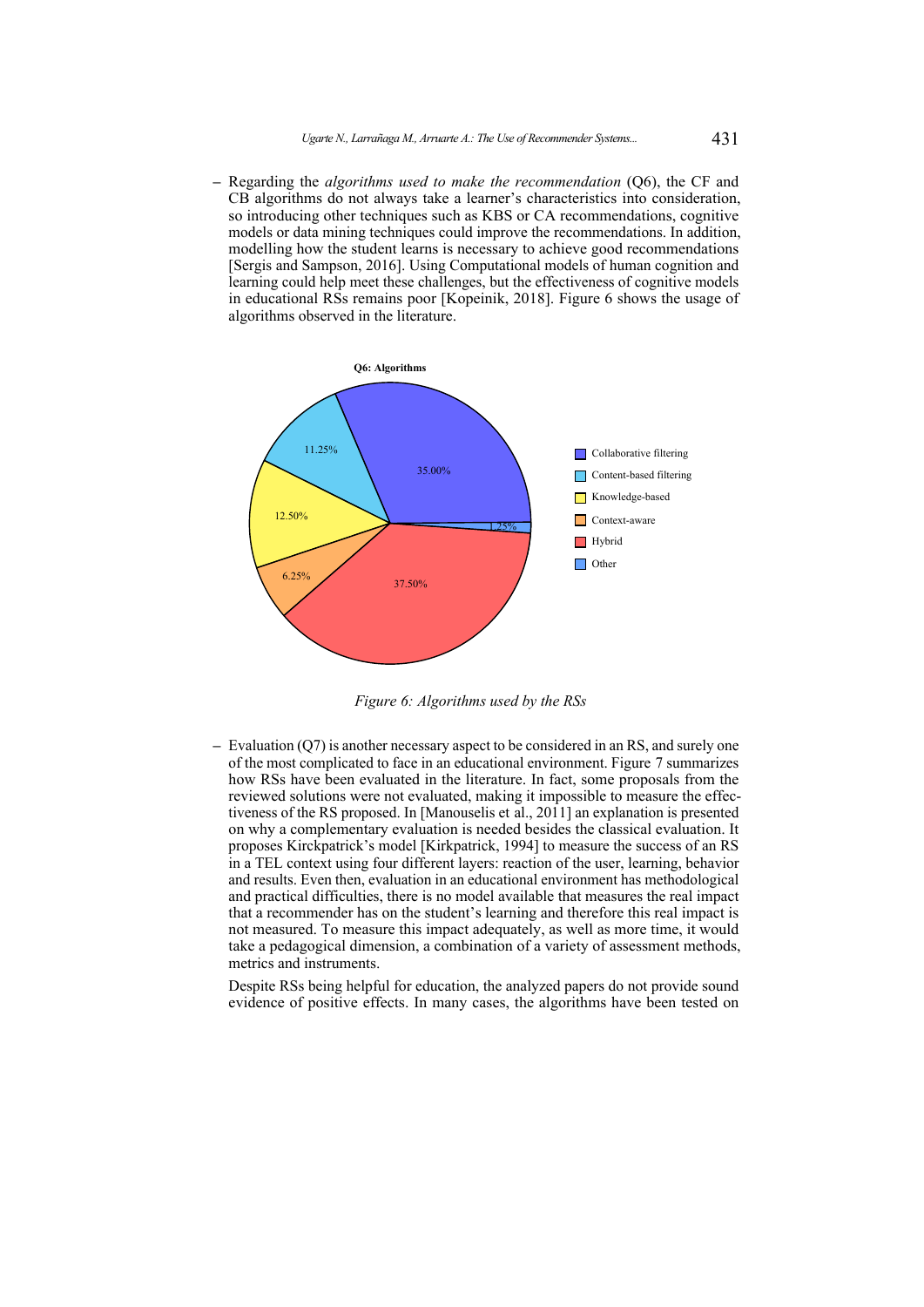existing datasets in offline experiments. Besides, many of the proposals are aimed at recommending complete curricula to the students or even which studies fit better with their profiles. The effectiveness of these suggestions is hard to evaluate (Should the performance of the students after finishing the studies be considered? Should their opinion and satisfaction be considered?) In any case, RSs have proved to be helpful to find and acquire the contents the user is interested in and, hence, should be appropriate to help students find contents that allow them to improve their learning process or to determine the studies in which they will be more successful. Providing evidence in this regard is still an open research line.

<span id="page-18-0"></span>

*Figure 7: Type of evaluation conducted*

In addition, we also consider two other open lines of research that have been omitted from this review: the integration of the RS in a Learning Management System (LMS) (e.g., Moodle or BlackBoard) and ethical issues in Learning Analytics environments. On one hand, there is the chance that the teacher or the student is able to supervise the whole process of teaching and learning with the same tool. The work presented in [\[Kopeinik, 2018\]](#page-24-5) implements some plugins which are embedded in Moodle. Moreover, recently, unlike an LMS, a new tool for designing, managing and delivering online collaborative learning activities (LAMS) is used in [\[Karga and Satratzemi, 2018\]](#page-24-11). On the other hand, there is particular concern about how educational data is collected and analyzed, including aspects such as transparency regarding the data collection process [\[Slade and Prinsloo, 2013\]](#page-26-14). To this end, work done in the Learning Analytics area should be considered [\[Ferguson et al., 2016\]](#page-23-14).

This review was limited in that it examined articles from five databases: IEEExplore, ISI Web of Science, Scopus, ACM Digital Library and Springer, from 2009 to 2020. The articles in these databases are considered to have a high impact on the field. It is worth mentioning that this Systematic Literature Mapping is mainly aimed at researchers moving from the Recommender Systems area to the Technology Enhanced Learning area, in particular, for formal learning. Therefore, the review does not include works that do not focus on formal learning or papers published in the Artificial Intelligence in Education area, although systems such as Intelligent Tutoring Systems have similar goals and might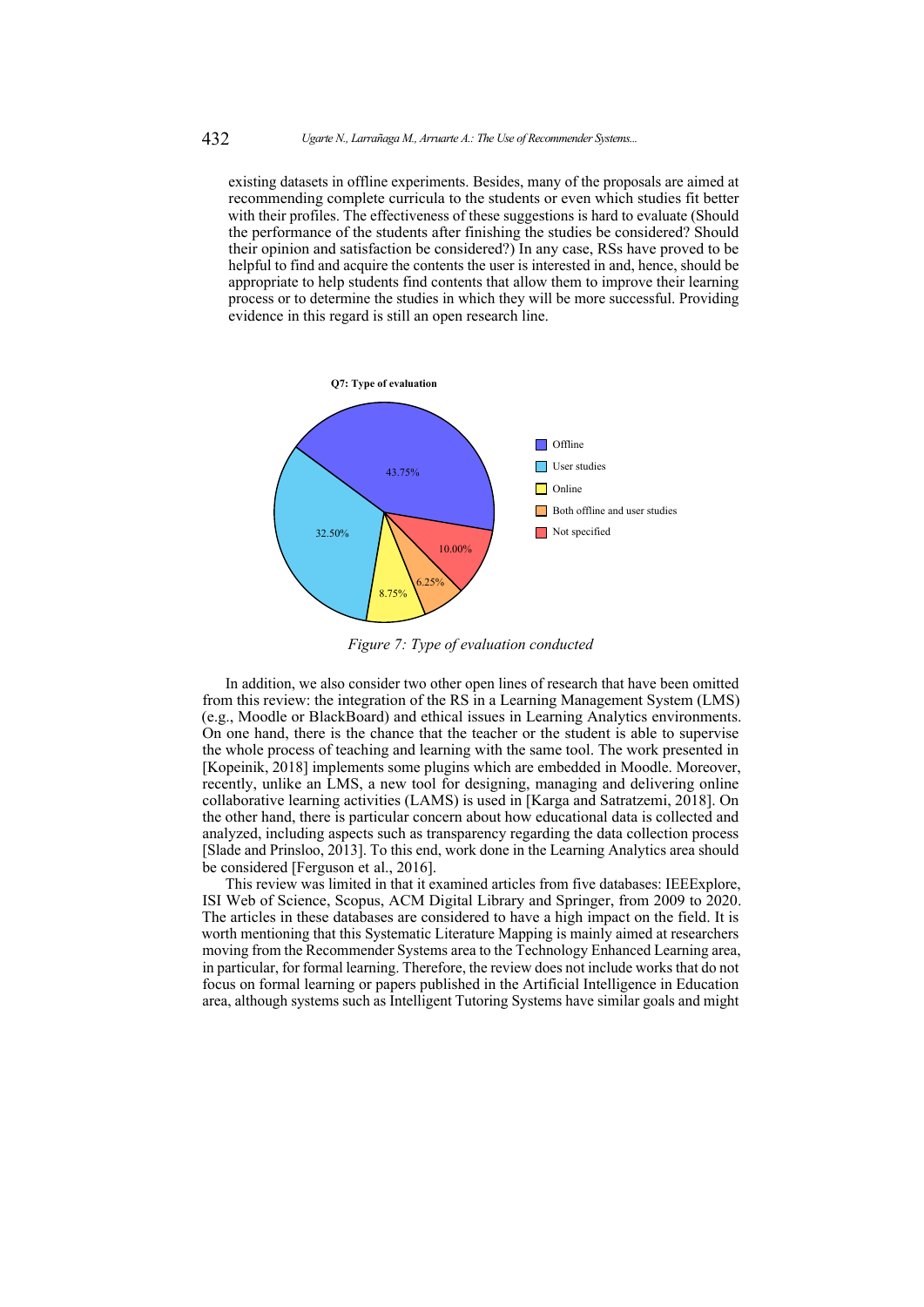even implement similar algorithms [\[Manouselis et al., 2011,](#page-25-13) [Paiva et al.,2014,](#page-25-14) [Penteado](#page-25-15) [et al.,2018,](#page-25-15) [Bel Hadj Ammar et al., 2020,](#page-22-15) [Fotoporlou et al., 2020,](#page-23-15) [Lin et al., 2020\]](#page-24-15).

In any case, it seems that several research communities still maintain interest and continue to work on RSs in Education in order not only to achieve better recommendations but also to widen their possibilities of use. In fact, the number of publications in this area has been almost doubled in the last year. Besides, new techniques and algorithms are being adopted and combined to build recommender systems. Some examples are the use of Neural Networks [\[Pardos and Jiang, 2020\]](#page-25-5), and platforms such as YouTube which are including Deep Learning techniques into their recommendation engine [\[Zhang et al.,](#page-27-16) [2019\]](#page-27-16).

### **Acknowledgements**

This work is supported by: RTI2018-096846-B-C21 (MCIU/AEI/FEDER, UE) and ADIAN grant IT980-16 (Basque Government).

# **A List of analysed papers**

This appendix displays the 80 papers that were analysed in the Systematic Literature Mapping along with the names of the Recommender System they present, when available (see Table [9\)](#page-19-0).

<span id="page-19-0"></span>

| <b>Scientific Paper</b>              | <b>Recommender System</b>                                                 |
|--------------------------------------|---------------------------------------------------------------------------|
| Aarthi et al., 2019]                 |                                                                           |
| Almutairi et al., 2017]              |                                                                           |
| Angelova et al., 2018]               |                                                                           |
| [Bai and Yang, 2019]                 |                                                                           |
| Baskota and Ng, 2018]                |                                                                           |
| [Benhamdi et al., 2017]              | NPE eL (New multi-Personalized<br>Recommender for eLearning)              |
| [Bhumichitr et al., 2017]            |                                                                           |
| Bourkoukou et al., 2017]             |                                                                           |
| [Cerna, 2020]                        |                                                                           |
| [Chang et al., 2011]                 |                                                                           |
| [Chen et al., 2020]                  | <b>AROLS</b> (Adaptive Recommendation based)<br>on Online Learning Style) |
| [Cobos et al., 2013]                 | RSPP (Recommendation System of<br>Pedagogical Patterns)                   |
| [Cárdenas-Cobo et al., 2020]         | <b>CARAMBA</b>                                                            |
| [Dahdouh et al., 2019]               |                                                                           |
| [De Medio et al., 2020]              | MoodleREC                                                                 |
| Dussan-Sarria and Leon-Guzman, 2012] |                                                                           |
| [Dwivedi and Roshni, 2017]           |                                                                           |
| [El-Bishouty et al., 2014]           |                                                                           |
| [Esteban et al., 2020]               |                                                                           |
| Ezz and Elshenawy, 2020]             |                                                                           |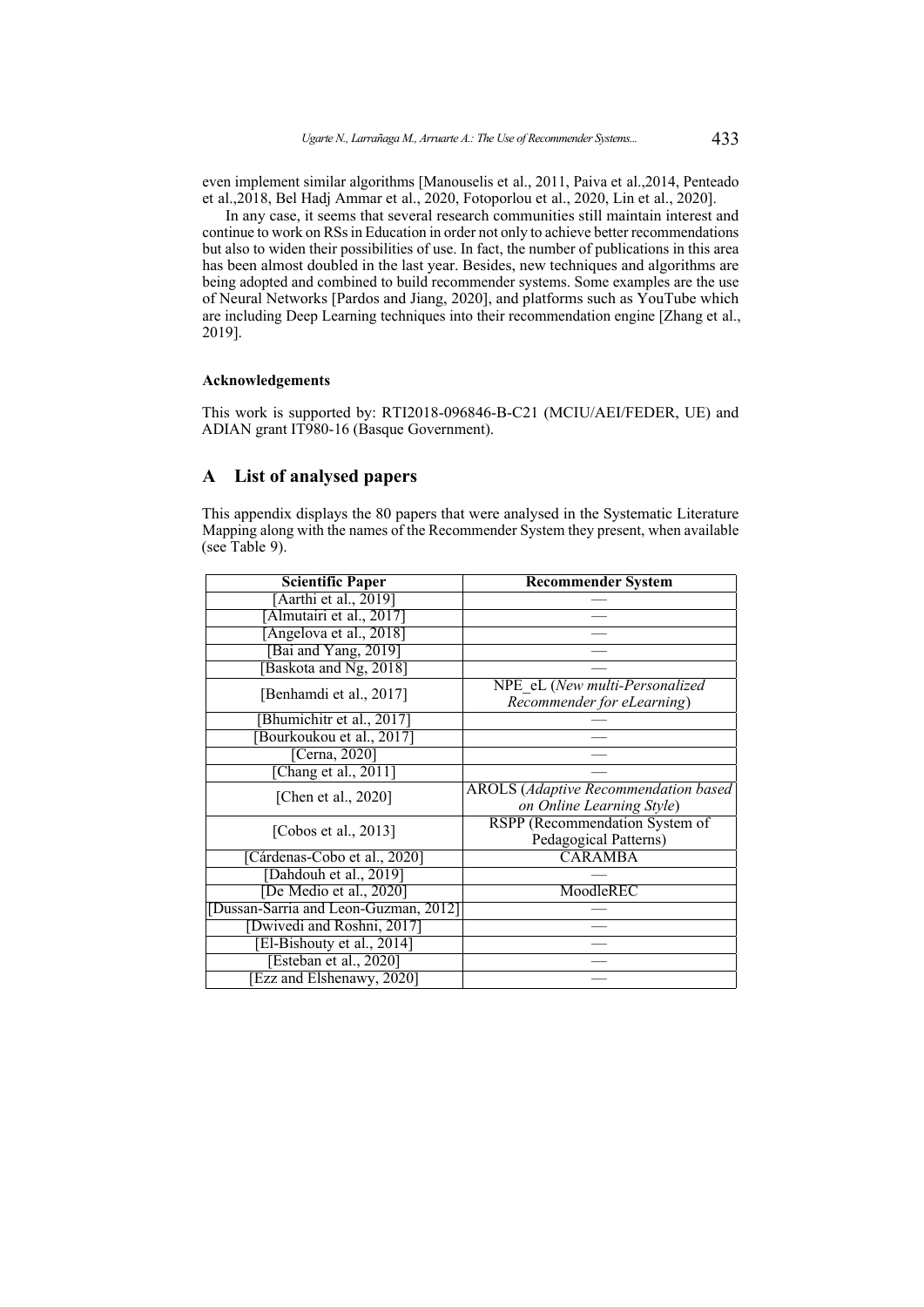| <b>Scientific Paper</b>                                                   | <b>Recommender System</b>                   |
|---------------------------------------------------------------------------|---------------------------------------------|
| [Faisal et al., 2020]                                                     |                                             |
| [Ferreira et al., 2020]                                                   | <b>UbiGroup</b>                             |
| [García et al., 2009]                                                     | CIECoF (Continuous Improvement of           |
|                                                                           | E-Learning Course Framework)                |
| [Heras et al., $2020$ ]                                                   | <b>C-ERS</b> (Conversational Educational    |
|                                                                           | Recommender System)                         |
| [Hidayat et al., 2020]                                                    |                                             |
| [Hoic-Bozic et al., 2016]                                                 | <b>ELARS</b> ( <i>E-Learning Activities</i> |
|                                                                           | Recommender System)                         |
| [Hsu et al., 2013]                                                        |                                             |
| [Iatrellis et al., 2017]                                                  | EDUC <sub>8</sub>                           |
| [Ibrahim et al., 2017]                                                    |                                             |
| [Ibrahim et al., 2020]                                                    | <b>FBRS</b> (Fog Based Recommendation       |
|                                                                           | System)                                     |
| [Isma'il et al., $2020$ ]                                                 |                                             |
| [Janpla and Kularbphettong, 2016]                                         |                                             |
| [Jiang et al., 2014]<br>$\overline{[$ Jun Liu et al., 2010 $\overline{]}$ |                                             |
| [Kanika et al., 2019]                                                     | <b>KELDEC</b>                               |
| [Karga and Satratzemi, 2018]                                              |                                             |
| [Karga and Satratzemi, 2019]                                              | <b>MENTOR</b>                               |
| [Kopeinik, 2018]                                                          |                                             |
| [Liao et al., 2020]                                                       |                                             |
| [Lin et al., $2019$ ]                                                     |                                             |
| [Lin et al., $2018$ ]                                                     |                                             |
| [Liu et al., $2017$ ]                                                     | <b>BH-JRS</b>                               |
| [Ma et al., 2020]                                                         | <b>MPTRS</b> (Machine learning-based Peer   |
|                                                                           | Tutor Recommender System)                   |
| [Mokarrama et al., 2020]                                                  |                                             |
| [Nho et al., 2020]                                                        |                                             |
| [Nuswantari et al., 2020]                                                 |                                             |
| [Obeid et al., 2018]                                                      |                                             |
| [Palilingan and Batmetan, 2018]                                           |                                             |
| [Pardos and Jiang, 2020]                                                  |                                             |
| [Pariserum Perumal et al., 2019]                                          |                                             |
| [Peralta et al., 2018]                                                    |                                             |
| [Pereira et al., 2018]                                                    | <b>BROAD-RSI</b> (Recommender System based) |
|                                                                           | on Social Interactions)                     |
| [Porcel et al., 2020]                                                     |                                             |
| [Praserttitipong and Srisujjalertwaja,                                    |                                             |
| 2018]                                                                     |                                             |
| [Putri and Zulkarnain, 2020]                                              |                                             |
| [Sabic and El-Zayat, 2010]                                                |                                             |
| [Salehi et al., 2014]                                                     |                                             |
| [Samin and Azim, 2019]                                                    | ScholarLite                                 |
| Sauer et al., 2014]                                                       |                                             |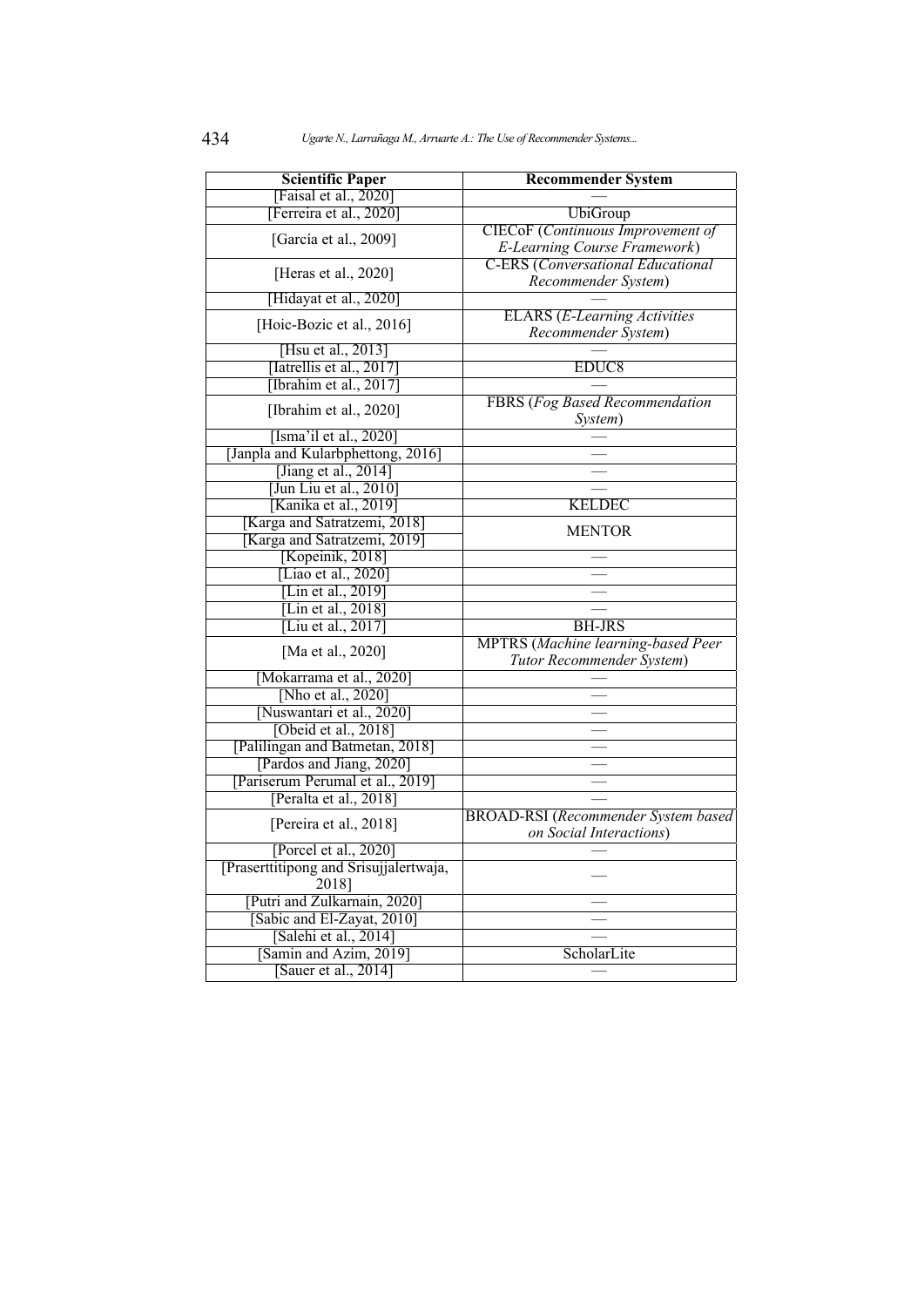| <b>Scientific Paper</b>       | <b>Recommender System</b>                      |
|-------------------------------|------------------------------------------------|
| [Selvam et al., 2020]         |                                                |
| [Sergis and Sampson, 2016]    |                                                |
| [Sirikayon et al., 2018]      |                                                |
| [Sobecki, 2012]               |                                                |
| [Syed and Nair, 2018]         |                                                |
| Tawfik et al., 2020]          |                                                |
| [Tilahun and Sekeroglu, 2020] | <b>IPCAM</b> (Intelligent Personalized Course  |
|                               | Advising Model)                                |
| [Troussas et al., 2020]       |                                                |
| [Uslu et al., 2016]           | Mecanin                                        |
| [Vialardi Sacín et al., 2009] |                                                |
| [Wan and Niu, 2020]           | <b>SI IFL</b>                                  |
| Wang et al., 2017]            |                                                |
| [Wenige and Ruhland, 2018]    |                                                |
| $\sqrt{Xu, 2019}$             |                                                |
| [Yeh, 2015]                   | <b>CRIS</b> (Course Recommendation Intelligent |
|                               | System)                                        |
| Yuliansyah et al., 2020]      |                                                |
| [Zervas et al., 2015]         |                                                |
| [Zheng et al., 2019]          |                                                |
| [Zhu et al., 2020]            |                                                |
| [Zhu et al., 2018]            |                                                |
| Zhuhadar et al., 2009]        |                                                |

*Table 9: Papers analysed in the Systematic Systematic Literature Mapping*

# **References**

<span id="page-21-2"></span>[Aarthi et al., 2019] Aarthi, S., Sarvathanayan, M., Prithvi Kumar, B., and Rackes, G.: "Post-Graduate College Admission Recommender Using Data Analytics". International Journal of Innovative Technology and Exploring Engineering (IJITEE), (2019).

<span id="page-21-5"></span>[Al-Khalifa, 2008] Al-Khalifa, H. S.: "Building an Arabic learning object repository with an ad hoc recommendation engine"; Proc. 10th International Conference on Information Integration and Web-based Applications & Services - iiWAS '08. (2008).

<span id="page-21-0"></span>[Almutairi et al., 2017] Almutairi, F. M., Sidiropoulos, N. D., and Karypis, G.: "Context-Aware Recommendation-Based Learning Analytics Using Tensor and Coupled Matrix Factorization"; IEEE Journal of Selected Topics in Signal Processing, 11,5 (2008), 729–741.

<span id="page-21-1"></span>[Angelova et al., 2018] Angelova, M., Devagiri, V., Boeva, V., Linde, P., and Lavesson, N.: (2018). "An expertise recommender system based on data from an institutional repository (DIVA)"; Connecting the Knowledge Commons. (2018), 135–149.

<span id="page-21-4"></span>[Bai and Yang, 2019] Bai, H. and Yang, S.: "Research on the sustainable development model of information technology literacy of normal students based on deep learning recommendation system"; Proc. 4th International Conference on Mechanical, Control and Computer Engineering (ICMCCE), (2019), 837–8373.

<span id="page-21-3"></span>[Baskota and Ng, 2018] Baskota, A. and Ng, Y.-K.: "A Graduate School Recommendation System Using the Multi-Class Support Vector Machine and KNN Approaches"; Proc. IEEE International Conference on Information Reuse and Integration (IRI), (2018), 277–284.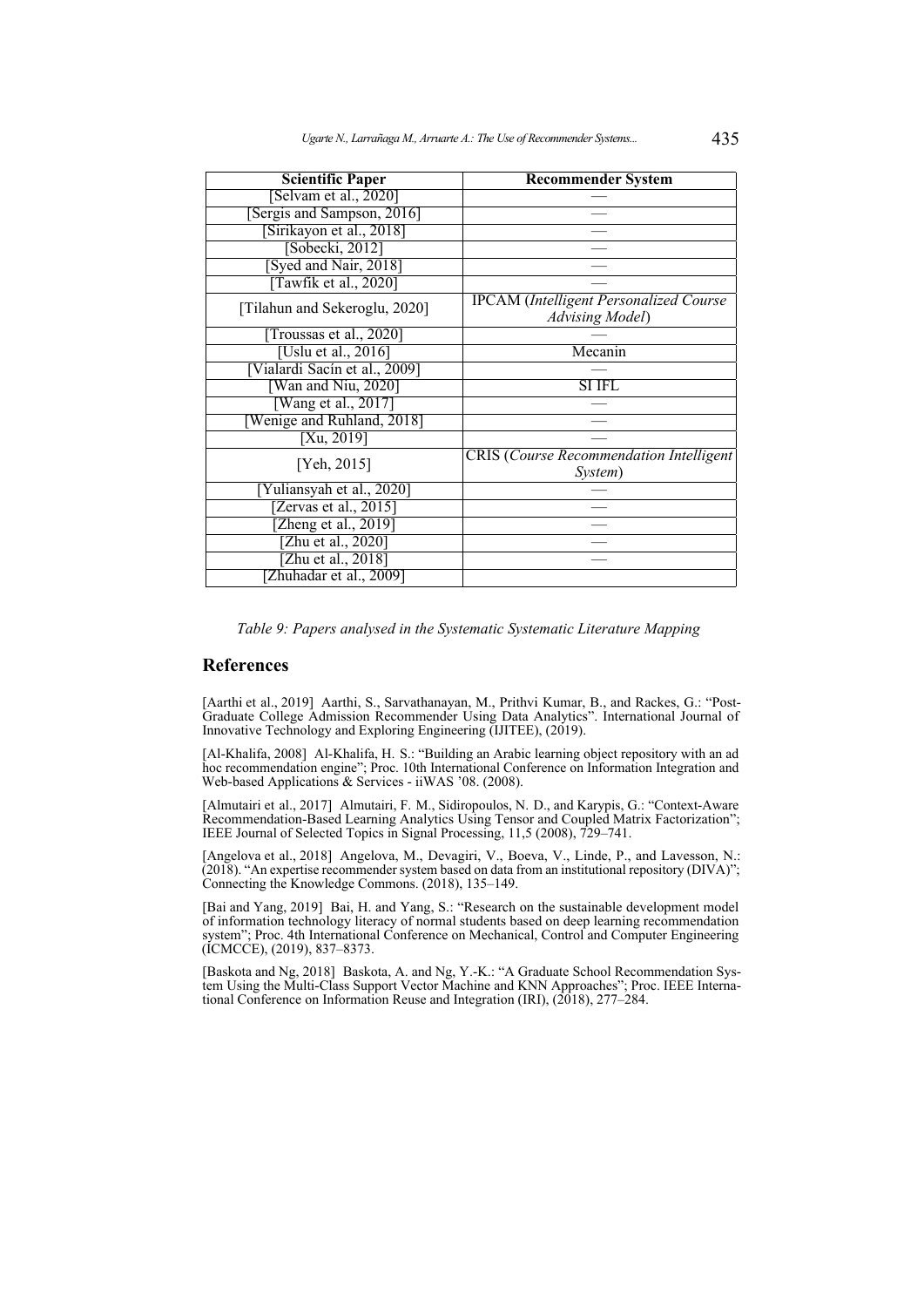<span id="page-22-15"></span>[Bel Hadj Ammar et al., 2020] Bel Hadj Ammar, W., Chaabouni, M., Ben Ghezala, H.; "Recommender System for Quality Educational Resources"; In: Kumar V., Troussas C. (eds); Proc. Intelligent Tutoring Systems ITS 2020 (2020), 327-334.

<span id="page-22-0"></span>[Benhamdi et al., 2017] Benhamdi, S., Babouri, A., and Chiky, R.: "Personalized recommender system for e-Learning environment"; Education and Information Technologies, 22,4 (2017), 1455–1477.

<span id="page-22-1"></span>[Bhumichitr et al., 2017] Bhumichitr, K., Channarukul, S., Saejiem, N., Jiamthapthaksin, R., and Nongpong, K.: "Recommender systems for university elective course recommendation"; Proc. 14th International Joint Conference on Computer Science and Software Engineering (JCSSE), (2017), 1–5.

<span id="page-22-14"></span>[Blei et al., 2003] Blei, D., Ng, A., and Jordan, M.: "Latent Dirichlet Allocation"; Journal of Machine Learning Research, 3 (2003, 993-1022.

<span id="page-22-2"></span>[Bourkoukou et al., 2017] Bourkoukou, O., El Bachari, E., and El Adnani, M.: "A Recommender Model in E-learning Environment"; Arabian Journal for Science and Engineering, 42, 2 (2017), 607–617.

<span id="page-22-13"></span>[Burke, 2002] Burke, R.: "Hybrid Recommender Systems: Survey and Experiments"; User Modeling and User-Adapted Interaction, 12, 4 (2002), 331–370.

<span id="page-22-4"></span>[Cerna, 2020] Cerna, M.: "Modified recommender system model for the utilized eLearning platform"; Journal of Computers in Education, 7,1 (2002), 105–129.

<span id="page-22-11"></span>[Chang et al., 2011] Chang, M., Hwang, W.-Y., Chen, M.-P., and Müller, W., (eds): 'Edutainment Technologies. Educational Games and Virtual Reality/Augmented Reality Applications: 6th International Conference on E-learning and Games, Edutainment 2011"; Lect. Notes. Comp. Sci. 6872, Springer, Berlin.

<span id="page-22-5"></span>[Chen et al., 2020] Chen, H., Yin, C., Li, R., Rong, W., Xiong, Z., and David, B.: "Enhanced learning resource recommendation based on online learning style model"; Tsinghua Science and Technology, 25,3 (2011), 348–356.

<span id="page-22-6"></span>[Cobos et al., 2013] Cobos, C., Rodriguez, O., Rivera, J., Betancourt, J., Mendoza, M., León, E., and Herrera-Viedma, E.: "A hybrid system of pedagogical pattern recommendations based on singular value decomposition and variable data attributes"; Information Processing & Management, 49, 3 (2013), 607–625.

<span id="page-22-3"></span>[Cárdenas-Cobo et al., 2020] Cárdenas-Cobo, J., Puris, A., Novoa-Hernández, P., Galindo, J. A., and Benavides, D.: "Recommender systems and scratch: An integrated approach for enhancing computer programming learning"; IEEE Transactions on Learning Technologies, 13,2 (2020), 387–403.

<span id="page-22-7"></span>[Dahdouh et al., 2019] Dahdouh, K., Dakkak, A., Oughdir, L., and Ibriz, A.: "Large-scale elearning recommender system based on Spark and Hadoop"; Journal of Big Data, 6, 1 (2019).

<span id="page-22-8"></span>[De Medio et al., 2020] De Medio, C., Limongelli, C., Sciarrone, F., and Temperini, M.: "MoodleREC: A recommendation system for creating courses using the moodle e-learning platform"; Computers in Human Behavior, 104 (2020).

<span id="page-22-9"></span>[Dussan-Sarria and Leon-Guzman, 2012] Dussan-Sarria, M. D. and Leon-Guzman, E.: "A Recommendation-Based Web Usage Mining Model for a University Community"; Proc. 8th Latin American Web Congress, (2012), 71–78.

<span id="page-22-12"></span>[Dwivedi and Roshni, 2017] Dwivedi, S. and Roshni, V. S. K.: "Recommender system for big data in education"; Proc. 5th National Conference on E-Learning E-Learning Technologies (ELEL-TECH), (2017), 1–4.

<span id="page-22-10"></span>[El-Bishouty et al., 2014] El-Bishouty, M. M., Chang, T.-W., Graf, S., Kinshuk, and Chen, N.-S.: "Smart e-course recommender based on learning styles"; Journal of Computers in Education, 1,1 (2014), 99–111.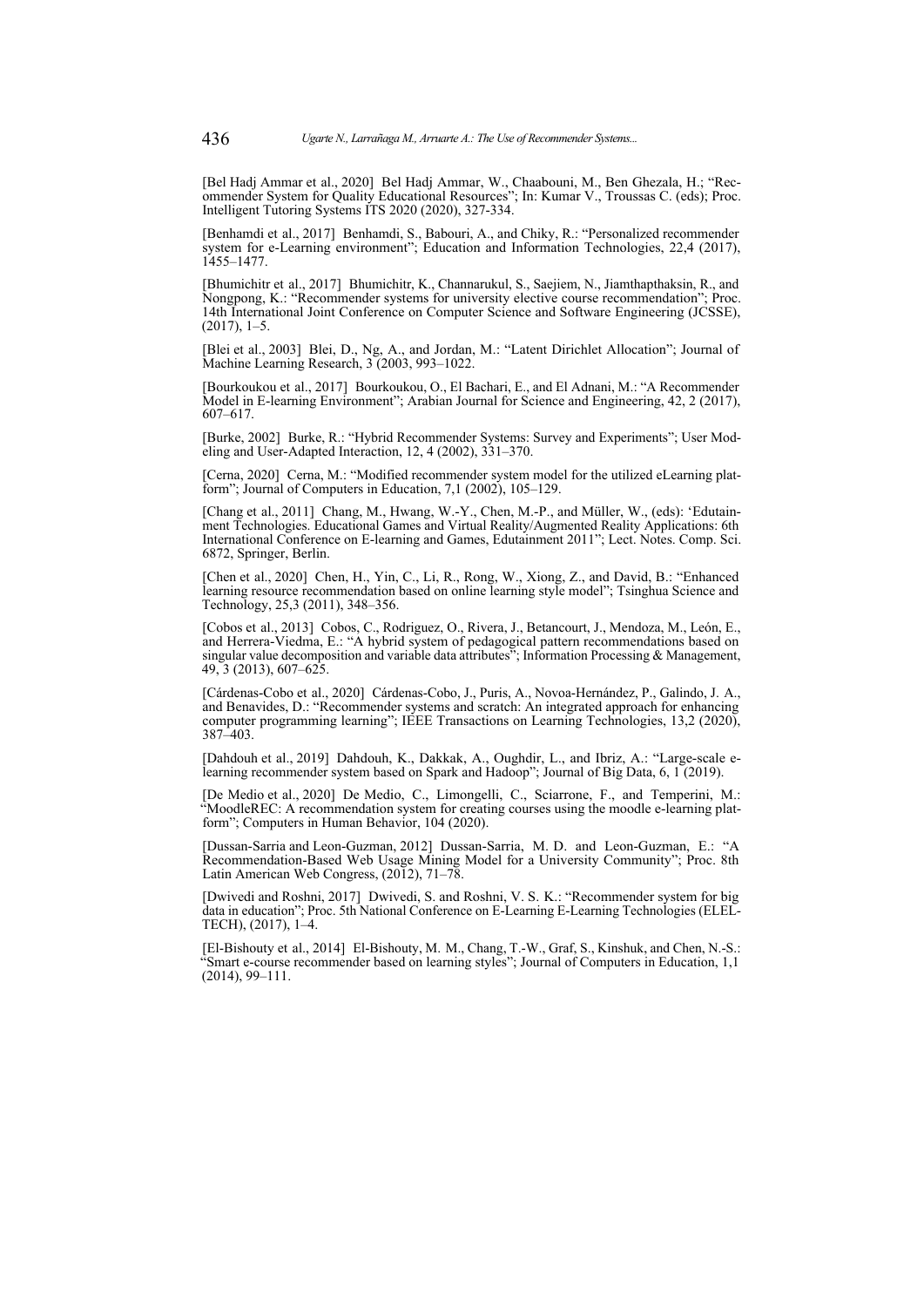<span id="page-23-1"></span>[Esteban et al., 2020] Esteban, A., Zafra, A., and Romero, C.: "Helping university students to choose elective courses by using a hybrid multi-criteria recommendation system with genetic optimization"; Knowledge-Based Systems, 194 (2020).

<span id="page-23-7"></span>[Ezz and Elshenawy, 2020] Ezz, M. and Elshenawy, A.: "Adaptive recommendation system using machine learning algorithms for predicting student's best academic program"; Education and Information Technologies, 25,4 (2020), 2733–2746.

<span id="page-23-2"></span>[Faisal et al., 2020] Faisal, M., Al-Riyami, S. A., and Yasmeen, S.: " Intelligent Recommender System using Machine Learning to Reinforce Probation Students in OMAN Technical Education";  $(2020)$ .

<span id="page-23-0"></span>[Falk, 2019] Falk, K.: " Practical recommender systems" Manning, Shelter Island, NY.

<span id="page-23-14"></span>[Ferguson et al., 2016] Ferguson, R., Hoel, T., Scheffel, M., and Drachsler, H.: "Guest editorial: Ethics and privacy in learning analytics"; Journal of Learning Analytics, 3,1 (2016), 5–15.

<span id="page-23-3"></span>[Ferreira et al., 2020] Ferreira, L. G., Barbosa, J. L. V., Gluz, J. C., Matter, V. K., and Barbosa, D. N. F.: "Using Learner Group Profiles for Content Recommendation in Ubiquitous Environments"; International Journal of Information and Communication Technology Education, 16,4 (2020),  $1 - 19$ 

<span id="page-23-15"></span>[Fotoporlou et al., 2020] Fotopoulou E., Zafeiropoulos A., Feidakis M., Metafas D., Papavassiliou S.: "An Interactive Recommender System Based on Reinforcement Learning for Improving Emotional Competences in Educational Groups"; In: Kumar V., Troussas C. (eds); Proc. Intelligent Tutoring Systems ITS 2020 (2020), 248-258.

<span id="page-23-12"></span>[Frost and McCalla, 2021] Frost, Stephanie and McCalla, Gordon I.: "A Planning Algorithm to Support Learning in Open, Unstructured Environments"; A Festschrift to Honour Jim Greer, Part 2, Special Issue, International Journal of Artificial Intelligence in Education, 31,4 (2021), 847–877.

<span id="page-23-10"></span>[García et al., 2009] García, E., Romero, C., Ventura, S., and Castro, C. d.: "An architecture for making recommendations to courseware authors using association rule mining and collaborative filtering"; User Modeling and User-Adapted Interaction, 19,1-2 (2009), 99–132.

<span id="page-23-13"></span>[George and Lal, 2019] George, G. and Lal, A. M.: "Review of ontology-based recommender systems in e-learning" Computers & Education, 142 (2019).

<span id="page-23-4"></span>[Heras et al., 2020] Heras, S., Palanca, J., Rodriguez, P., Duque-Méndez, N., and Julian, V.: "Recommending Learning Objects with Arguments and Explanations"; Applied Sciences, 10,10 (2020).

<span id="page-23-8"></span>[Hidayat et al., 2020] Hidayat, A. F., Suwawi, D. D. J., and Laksitowening, K. A.: "Learning Content Recommendations on Personalized Learning Environment Using Collaborative Filtering Method"; Proc. 8th International Conference on Information and Communication Technology (ICoICT), (2020), 1–6.

<span id="page-23-5"></span>[Hoic-Bozic et al., 2016] Hoic-Bozic, N., Holenko Dlab, M., and Mornar, V.: "Recommender system and web 2.0 tools to enhance a blended learning model"; IEEE Transactions on Education, 59,1 (2016), 39–44.

<span id="page-23-9"></span>[Hsu et al., 2013] Hsu, C.-K., Hwang, G.-J., and Chang, C.-K.: "A personalized recommendationbased mobile learning approach to improving the reading performance of EFL students"; Computers & Education, 63, (2013), 327–336.

<span id="page-23-6"></span>[Iatrellis et al., 2017] Iatrellis, O., Kameas, A., and Fitsilis, P.: "Personalized learning pathways using semantic web rules"; Proc. 21st Pan-Hellenic Conference on Informatics, PCI 2017. (2017).

<span id="page-23-11"></span>[Ibrahim et al., 2017] Ibrahim, M. E., Yang, Y., and Ndzi, D.: "Using ontology for personalised course recommendation applications" Gervasi, O., Murgante, B., Misra, S., Borruso, G., Torre, C. M., Rocha, A. M. A., Taniar, D., Apduhan, B. O., Stankova, E., and Cuzzocrea, A., (eds.), Proc. Computational Science and Its Applications – ICCSA 2017, (2017), 426–438.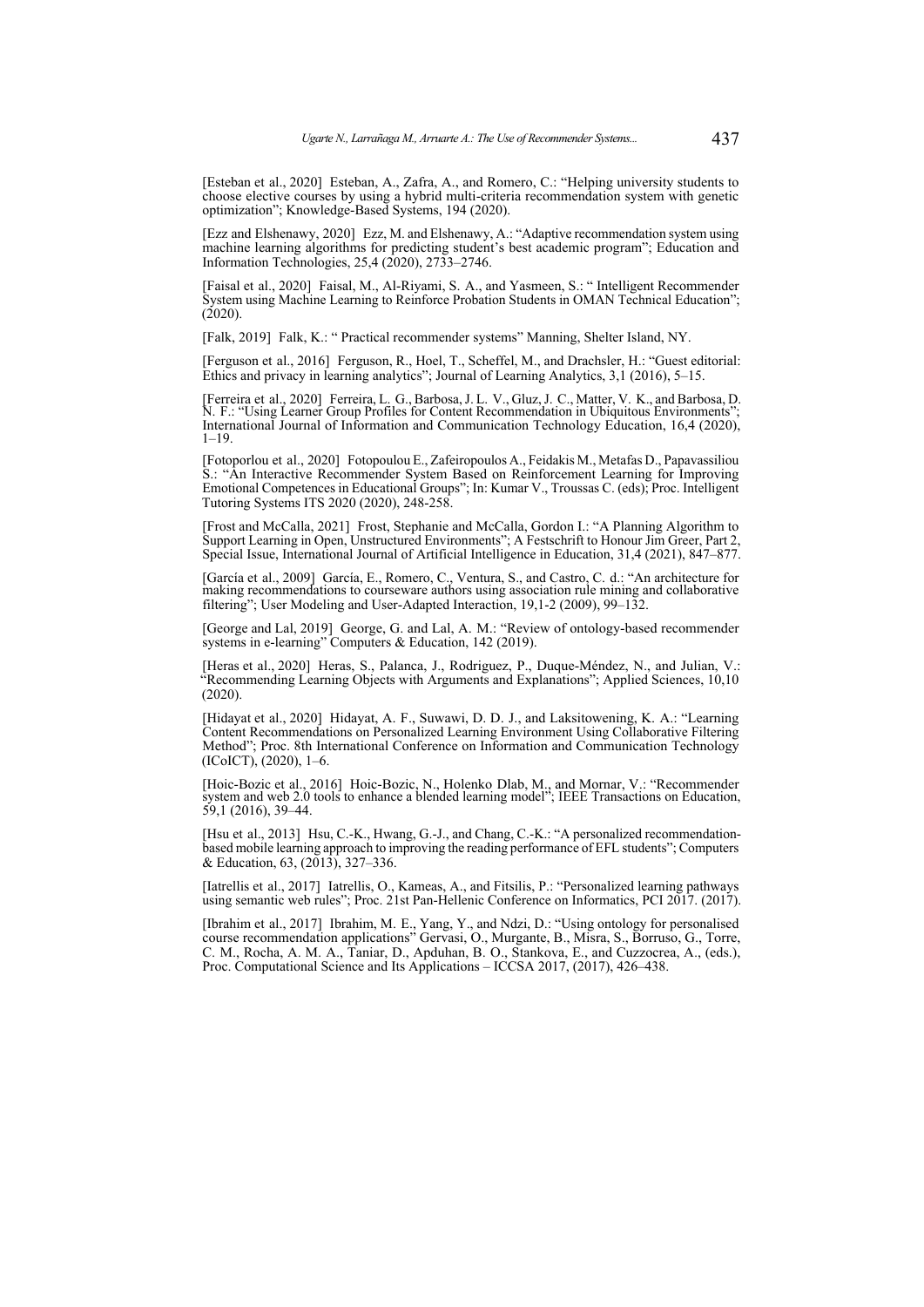<span id="page-24-1"></span>[Ibrahim et al., 2020] Ibrahim, T. S., Saleh, A. I., Elgaml, N., and Abdelsalam, M. M.: "A fog based recommendation system for promoting the performance of E-Learning environments' Computers & Electrical Engineering, 87 (2020).

<span id="page-24-2"></span>[Isma'il et al., 2020] Isma'il, M., Haruna, U., Aliyu, G., Abdulmumin, I., and Adamu, S.: "An Autonomous Courses Recommender System For Undergraduate Using Machine Learning Techniques" Proc. International Conference in Mathematics, Computer Engineering and Computer Science (ICMCECS), (2020), 1–6.

<span id="page-24-7"></span>[Janpla and Kularbphettong, 2016] Janpla, S. and Kularbphettong, K.: "1the recommended system for students? major selection based on mining educational data"; Turkish Online Journal of Educational Technology 2016, 1042–1045.

<span id="page-24-8"></span>[Jiang et al., 2014] Jiang, Y.-t., Fu, Q., Li, F., Lv, H.-x., and Wu, G.: "Personalized recommendation and analysis method for student partiality for one or some subject(s) in higher education management"; Proc. 21th Annual International Conference on Management Science Engineering, (2014), 1983–1988.

<span id="page-24-3"></span>[Jun Liu et al., 2010] Jun Liu, Xiaoling Wang, Xuanzheng Liu, and Fan Yang: "Analysis and design of personalized recommendation system for university physical education"; Proc. International Conference on Networking and Digital Society, (2010), 472–475.

<span id="page-24-4"></span>[Kanika et al., 2019] Kanika, Chakraverty, S., Chakraborty, P., Agnihotri, S., Mohapatra, S., and Bansal, P.: "KELDEC: A Recommendation System for Extending Classroom Learning with Visual Environmental Cues"; Proc. 3rd International Conference on Natural Language Processing and Information Retrieval - NLPIR, (2019), 99–103.

<span id="page-24-11"></span>[Karga and Satratzemi, 2018] Karga, S. and Satratzemi, M.: "A hybrid recommender system integrated into LAMS for learning designers"; Education and Information Technologies, 23,3 (2018), 1297–1329.

<span id="page-24-12"></span>[Karga and Satratzemi, 2019] Karga, S. and Satratzemi, M.: "Using explanations for recommender systems in learning design settings to enhance teachers' acceptance and perceived experience"; Education and Information Technologies, 24,5 (2019), 2953–2974.

<span id="page-24-14"></span>[Kirkpatrick, 1994] Kirkpatrick, D. L.: "Evaluating Training Programs: The Four Levels" (1994). Berrett-Koehler, San Francisco.

<span id="page-24-0"></span>[Kitchenham and Charters, 2007] Kitchenham, B. A. and Charters, S.: "Guidelines for performing systematic literature reviews in software engineering" Technical Report EBSE 2007-001, Keele University and Durham University Joint Report. (2007).

<span id="page-24-13"></span>[Klašnja-Milićević et al., 2015] Klašnja-Milićević, A., Ivanović, M., and Nanopoulos, A.: "Recommender systems in e-learning environments: a survey of the state-of-the-art and possible extensions"; Artificial Intelligence Review, 44,4 (2015), 571–604.

<span id="page-24-5"></span>[Kopeinik, 2018] Kopeinik, S.: "Applying Cognitive Learner Models for Recommender Systems in Sparse Data Learning Environments"; ACM SIGIR Forum, 51,3 (2018), 165–165.

<span id="page-24-9"></span>[Liao et al., 2020] Liao, T., Feng, X., Sun, Y., Wang, H., Liao, C., and Li, Y.: "Online Teaching Platform Based on Big Data Recommendation System"; Proc. 5th International Conference on Information and Education Innovations, (2020), 35–39.

<span id="page-24-15"></span>[Lin et al., 2020] Lin, Jiayin, Sun, Geng, Shen, Jun, Pritchard, David, Cui, Tingru, Xu, Dongming, Li, Li: "Deep-Cross-Attention Recommendation Model for Knowledge Sharing Micro Learning Service"; In: Bittencourt I., Cukurova M., Muldner K., Luckin R., Millán E. (eds); Proc. Artificial Intelligence in Education AIED 2020 (2020), 168-173.

<span id="page-24-10"></span>[Lin et al., 2019] Lin, H., Xie, S., Xiao, Z., Deng, X., Yue, H., and Cai, K.: "Adaptive Recommender System for an Intelligent Classroom Teaching Model"; International Journal of Emerging Technologies in Learning (iJET), 14,05 (2019).

<span id="page-24-6"></span>[Lin et al., 2018] Lin, J., Pu, H., Li, Y., and Lian, J. "Intelligent Recommendation System for Course Selection in Smart Education"; Procedia Computer Science, 129 (2018), 449–453.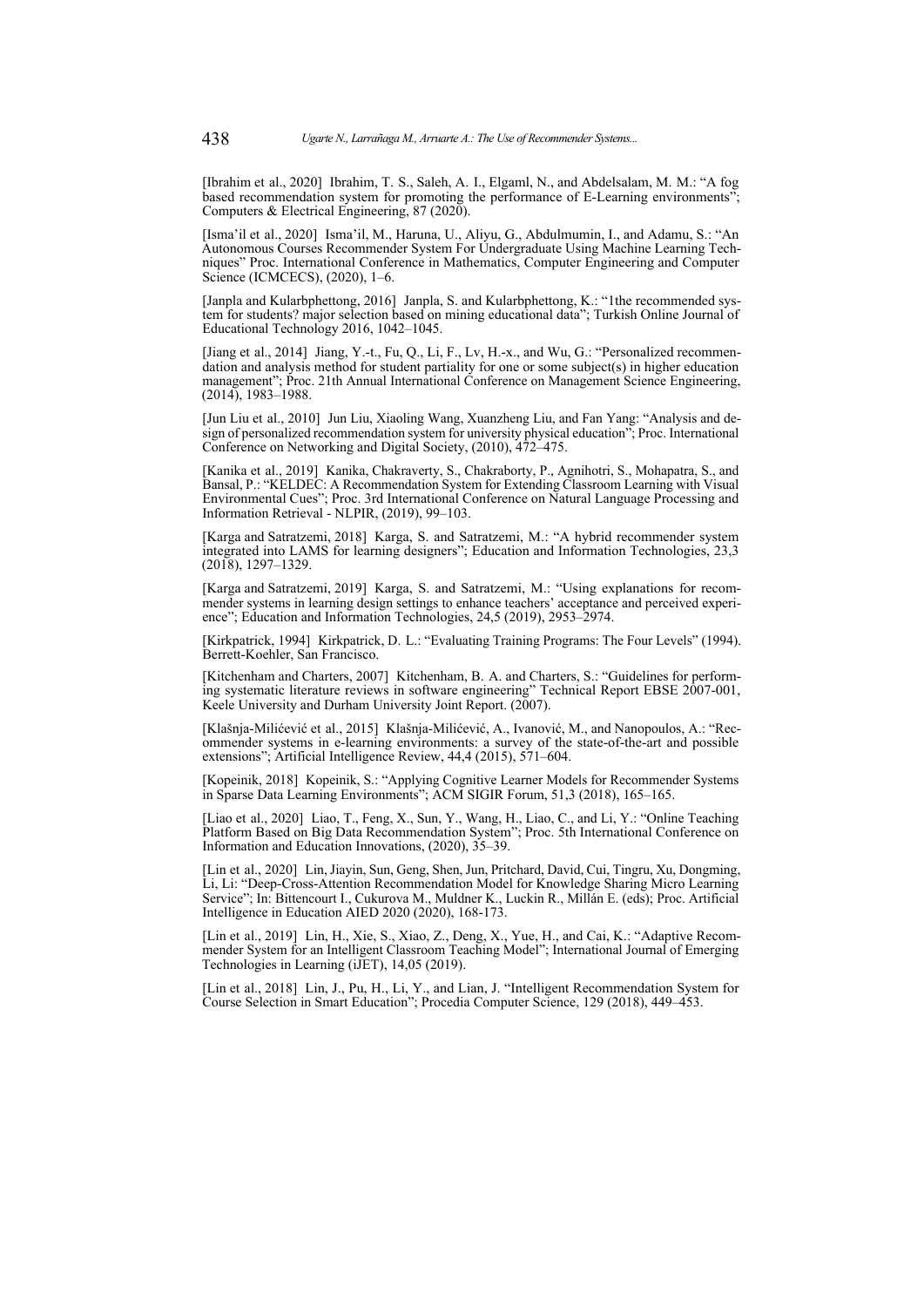<span id="page-25-1"></span>[Liu et al., 2017] Liu, R., Rong, W., Ouyang, Y., and Xiong, Z.: "A hierarchical similarity based job recommendation service framework for university students"; Frontiers of Computer Science, 11,5 (2017), 912–922.

<span id="page-25-2"></span>[Ma et al., 2020] Ma, Z.-H., Hwang, W.-Y., and Shih, T. K.: "Effects of a peer tutor recommender system (PTRS) with machine learning and automated assessment on vocational high school students' computer application operating skills"; Journal of Computers in Education, 7,3 (2020), 435–462.

<span id="page-25-13"></span>[Manouselis et al., 2011] Manouselis, N., Drachsler, H., Vuorikari, R., Hummel, H., and Koper, R.: "Recommender Systems in Technology Enhanced Learning", (2011), 387–415. Springer, Berlin.

<span id="page-25-12"></span>[Margaris et al., 2020] Margaris, D., Vassilakis, C., and Spiliotopoulos, D.: "What makes a review a reliable rating in recommender systems?"; Information Processing & Management, 57,6 (2020).

<span id="page-25-0"></span>[McHugh, 2012] McHugh, M.: "Interrater reliability: the kappa statistic"; Biochemia medica,  $22,3(2012), 276-282.$ 

<span id="page-25-8"></span>[Mokarrama et al., 2020] Mokarrama, M. J., KHATUN, S., and AREFIN, M. S.: "A contentbased recommender system for choosing universities" (2020).

<span id="page-25-3"></span>[Nho et al., 2020] Nho, M. T., Nguyen, H.-H., Cuong, T. Q., and Nguyen, V. A.: "A Model to Forecast the Student's Grade and Course Recommendation: A Case Vietnamese Students"; Jain, L. C., Peng, S.-L., Alhadidi, B., and Pal, S., (eds.), Intelligent Computing Paradigm and Cutting-edge Technologies, 9 (2020), 88–97. Springer, Berlin.

<span id="page-25-4"></span>[Nuswantari et al., 2020] Nuswantari, N., Rachman, Y. F., Setiawan, P. W. D., and Prakoso, W. D.: "The Application of the K-Nearest Neighbors Method as A Recommendation for The Selection of Departments in Higher Education Based on The Results of Multiple Intelligence Tests"; Journal of Physics: Conference Series, 1464 (2020).

<span id="page-25-9"></span>[Obeid et al., 2018] Obeid, C., Lahoud, I., El Khoury, H., and Champin, P.-A.: "Ontology-based recommender system in higher education"; Proc. The Web Conference 2018 (2018), 1031–1034.

<span id="page-25-14"></span>[Paiva et al.,2014] Paiva, R.O.A., Bittencourt Santa Pinto, I.I., da Silva, A.P., Isotani, S., Jaques, P.: "A systematic approach for providing personalized pedagogical recommendations based on educational data mining"; In: Trausan-Matu, S., Boyer, K.E., Crosby, M., Panourgia, K. (eds.) Proc. Intelligent Tutoring Systems 2014 (2014), 362–367.

<span id="page-25-10"></span>[Palilingan and Batmetan, 2018] Palilingan, V. R. and Batmetan, J. R.: "Profession recommended system for higher education students using bayesian method"; IOP Conference Series: Materials Science and Engineering, 434 (2018).

<span id="page-25-5"></span>[Pardos and Jiang, 2020] Pardos, Z. A. and Jiang, W.: "Designing for serendipity in a university course recommendation system"; Proc. 10th International Conference on Learning Analytics  $\&$ Knowledge, (2020), 350–359.

<span id="page-25-6"></span>[Pariserum Perumal et al., 2019] Pariserum Perumal, S., Sannasi, G., and Arputharaj, K.: "An intelligent fuzzy rule-based e-learning recommendation system for dynamic user interests"; The Journal of Supercomputing, 75,8 (2019), 5145–5160.

<span id="page-25-15"></span>[Penteado et al.,2018] Penteado B.E., Isotani S., Paiva P.M., Morettin-Zupelari M., Ferrari D.V.: "Prediction of Interpersonal Help-Seeking Behavior from Log Files in an In-Service Education Distance Course"; In: Penstein Rosé C. et al. (eds); Proc. Artificial Intelligence in Education, AIED 2018 (2018), 266-270.

<span id="page-25-11"></span>[Peralta et al., 2018] Peralta, M., Alarcon, R., Pichara, K., Mery, T., Cano, F., and Bozo, J.: "Understanding learning resources metadata for primary and secondary education"; IEEE Transactions on Learning Technologies, 11,4 (2018), 456–467.

<span id="page-25-7"></span>[Pereira et al., 2018] Pereira, C. K., Campos, F., Ströele, V., David, J. M. N., and Braga, R.: "BROAD-RSI – educational recommender system using social networks interactions and linked data"; Journal of Internet Services and Applications, 9,1 (2018).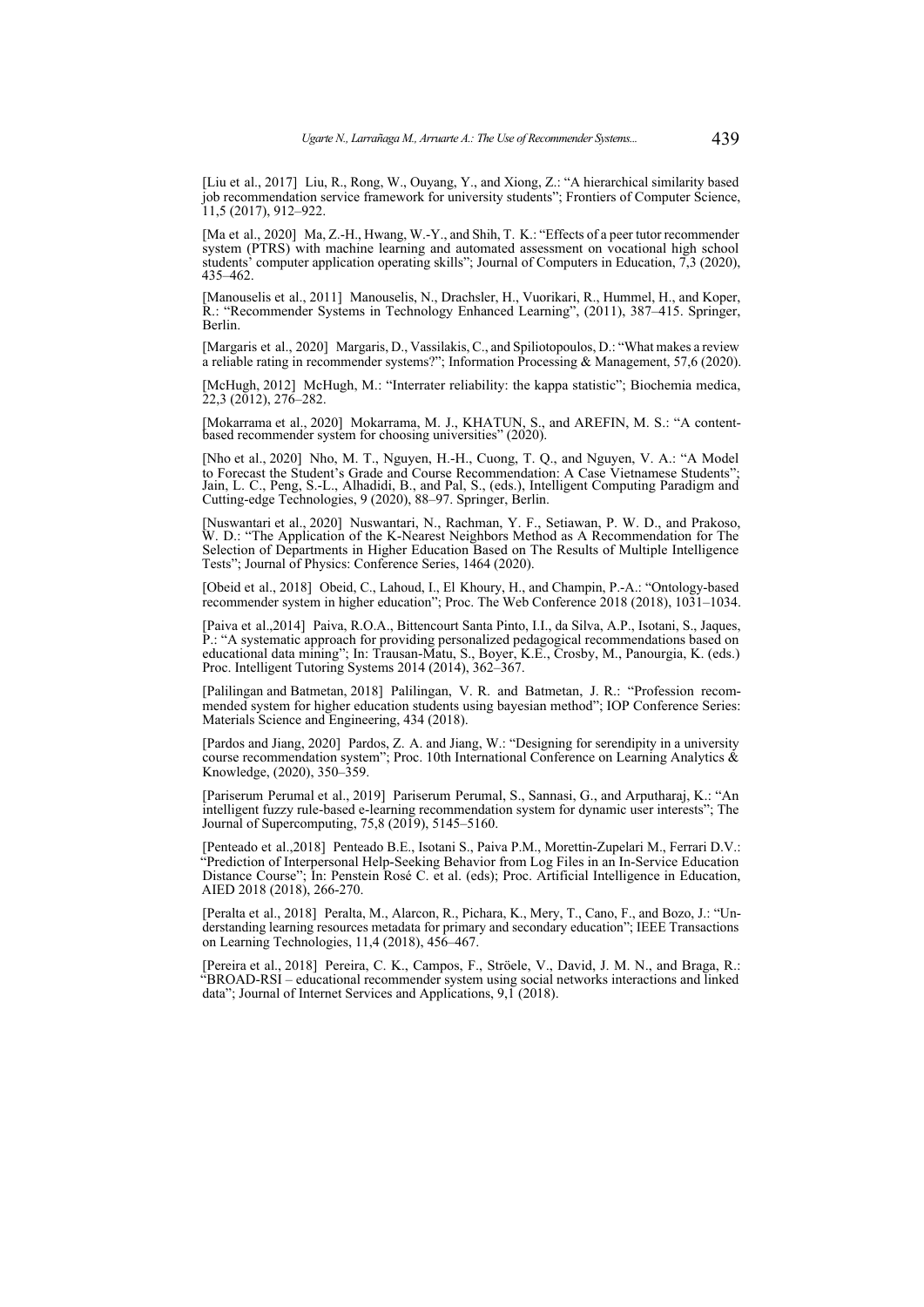<span id="page-26-1"></span>[Petticrew and Roberts, 2006] Petticrew, M. and Roberts, H., (eds.): "Systematic Reviews in the Social Sciences: A Practical Guide" (2006). Blackwell Publishing Ltd, Oxford, UK.

<span id="page-26-3"></span>[Porcel et al., 2020] Porcel, C., Herce-Zelaya, J., Bernabe-Moreno, J., Tejeda-Lorente, A., and Herrera-Viedma, E.: "Trust Based Fuzzy Linguistic Recommender Systems as Reinforcement for Personalized Education in the Field of Oral Surgery and Implantology"; International Journal of Computers Communications & Control, 15,3 (2020).

<span id="page-26-0"></span>[Portugal et al., 2018] Portugal, I., Alencar, P. and Cowan, D.: "The use of machine learning algorithms in recommender systems: A systematic review"; Expert Systems with Applications, 97 (2018), 205–227.

<span id="page-26-2"></span>[Praserttitipong and Srisujjalertwaja, 2018] Praserttitipong, D. and Srisujjalertwaja, W.: "Elective course recommendation model for higher education program"; Songklanakarin Journal of Science and Technology, 40 (2018).

<span id="page-26-4"></span>[Putri and Zulkarnain, 2020] Putri, T. D. and Zulkarnain: "Proposed Model of Academic Reading Material Recommendation System"; Proc. 3rd Asia Pacific Conference on Research in Industrial and Systems Engineering, (2020), 105–109.

<span id="page-26-5"></span>[Sabic and El-Zayat, 2010] Sabic, A. and El-Zayat, M.: "Building E-University recommendation system"; Proc. 2nd IEEE International Conference on Information Management and Engineering,  $(2010), 439 - 442.$ 

<span id="page-26-6"></span>[Salehi et al., 2014] Salehi, M., Nakhai Kamalabadi, I., and Ghaznavi Ghoushchi, M. B.: "Personalized recommendation of learning material using sequential pattern mining and attribute based collaborative filtering"; Education and Information Technologies, 19,4 (2014), 713–735.

<span id="page-26-9"></span>[Samin and Azim, 2019] Samin, H. and Azim, T.: "Knowledge Based Recommender System for Academia Using Machine Learning: A Case Study on Higher Education Landscape of Pakistan"; IEEE Access, 7 (2019), 67081–67093.

<span id="page-26-7"></span>[Sauer et al., 2014] Sauer, C., Oussena, S., Roth-Berghofer, T., and Sakur, T.: "Approaches to the use of sensor data to improve classroom experience"; Proc. eChallenges e-2014 Conference. (2014).

<span id="page-26-10"></span>[Selvam et al., 2020] Selvam, S., Aparna, N., Deepika, V., Bhoomika, K., and Gunashree, S.: "Career recommender system using random forest algorithm"; Journal of Critical Reviews, 7 (2020), 1234–1240.

<span id="page-26-12"></span>[Sergis and Sampson, 2016] Sergis, S. and Sampson, D. G.: "Learning Object Recommendations for Teachers Based On Elicited ICT Competence Profiles"; IEEE Transactions on Learning Technologies, 9,1 (2016), 67–80.

<span id="page-26-13"></span>[Shani and Gunawardana, 2011] Shani, G. and Gunawardana, A.: "Evaluating Recommendation Systems"; Ricci, F., Rokach, L., Shapira, B., and Kantor, P. B., (eds.), Recommender Systems Handbook, (2011), 257–297. Springer, Berlin.

<span id="page-26-11"></span>[Sirikayon et al., 2018] Sirikayon, C., Thusaranon, P., and Pongtawevirat, P.: "A collaborative filtering based library book recommendation system";Prooc. 5th International Conference on Business and Industrial Research (ICBIR), (2018), 106–109.

<span id="page-26-14"></span>[Slade and Prinsloo, 2013] Slade, S. and Prinsloo, P.: "Learning Analytics: Ethical Issues and Dilemmas"; American Behavioral Scientist, 57,10 (2013), 1510–1529.

<span id="page-26-8"></span>[Sobecki, 2012] Sobecki, J.: "Comparison of Nature Inspired Algorithms Applied in Student Courses Recommendation"; Hutchison, D., Kanade, T., Kittler, J., Kleinberg, J. M., Mattern, F., Mitchell, J. C., Naor, M., Nierstrasz, O., Pandu Rangan, C., Steffen, B., Sudan, M., Terzopoulos, D., Tygar, D., Vardi, M. Y., Weikum, G., Nguyen, N.-T., Hoang, K., and Jedrzejowicz, P., (eds.),Computational Collective Intelligence. Technologies and Applications, 7653 (2012), 278–287.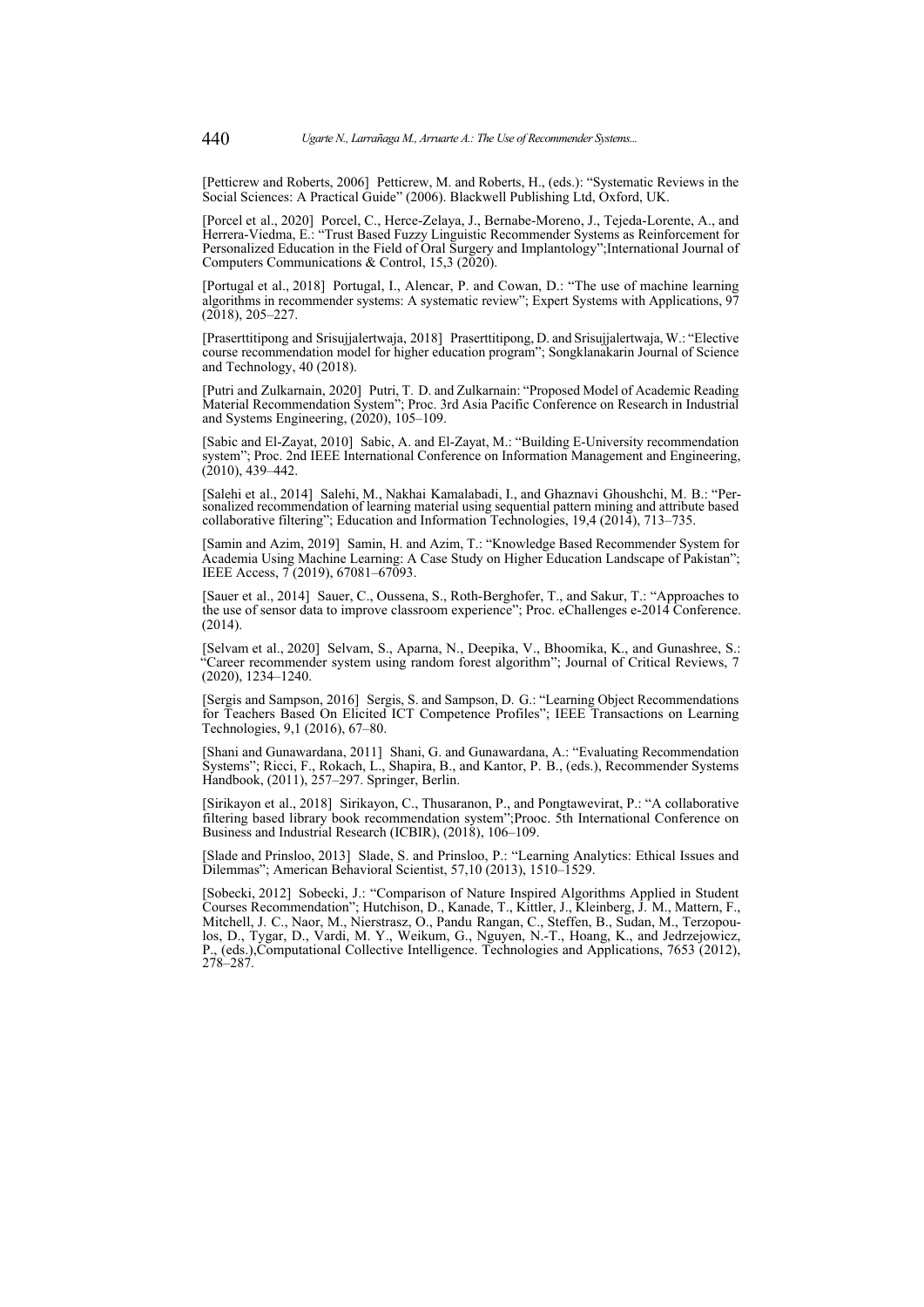<span id="page-27-2"></span>[Syed and Nair, 2018] Syed, T. A. and Nair, S. S. K.: "Personalized recommendation system for advanced learning management systems"; Proc. 8th International Conference on Information for advanced learning management systems"; Proc. 8th International Conference on Information Communication and Management, ICICM '18, (2018), 90–95.

<span id="page-27-1"></span>[Taurus et al., 2018] Tarus, j.K., Zhendong, N. and Ghulam, M.: "Knowledge-based recommendation: a review of ontology-based recommender systems for e-learning"; Artificial Intelligence Review, 50,1 (2018), 21–48.

<span id="page-27-3"></span>[Tawfik et al., 2020] Tawfik, A. A., Kim, K., and Kim, D.: "Effects of case library recommendation system on problem solving and knowledge structure development"; Educational Technology Research and Development, 68,3 (2020), 1329–1353.

<span id="page-27-12"></span>[Tilahun and Sekeroglu, 2020] Tilahun, L. A. and Sekeroglu, B.: "An intelligent and personalized course advising model for higher educational institutes"; SN Applied Sciences, 2,10 (2020).

<span id="page-27-4"></span>[Troussas et al., 2020] Troussas, C., Giannakas, F., Sgouropoulou, C., and Voyiatzis, I.: "Collaborative activities recommendation based on students' collaborative learning styles using ANN and WSM"; Interactive Learning Environments, (2020), 1–14.

<span id="page-27-5"></span>[Uslu et al., 2016] Uslu, S., Ozturan, C., and Uslu, M. F.: "Course scheduler and recommendation system for students"; Proc. 10th International Conference on Application of Information and Communication Technologies (AICT), (2016), 1–6.

<span id="page-27-6"></span>[Vialardi Sacín et al., 2009] Vialardi Sacín, C., Bravo Agapito, J., Shafti, L., and Ortigosa, A.: "Recommendation in higher education using data mining techniques";Barnes, T., Desmarais, M. C., Romero, C., and Ventura, S., (eds.), Proc. 2nd International Conference on Educational Data Mining, (2009), 191–199.

<span id="page-27-0"></span>[Villegas et al., 2018] Villegas, N.M., Sánchez, C., Díaz-Cely, J. and Tamura, G.: "Characterizing context-aware recommender systems: A systematic literature review"; Knowledge-Based Systems, 140 (2018), 173–200.

<span id="page-27-7"></span>[Wan and Niu, 2020] Wan, S. and Niu, Z.: " A Hybrid E-Learning Recommendation Approach Based on Learners' Influence Propagation"; IEEE Transactions on Knowledge and Data Engineering, 32,5 (2020), 827–840.

<span id="page-27-8"></span>[Wang et al., 2017] Wang, Q., Ma, J., Liao, X., and Du, W.: "A context-aware researcher recommendation system for university-industry collaboration on R&D projects"; Decision Support Systems, 103 (2017), 46–57.

<span id="page-27-9"></span>[Wenige and Ruhland, 2018] Wenige, L. and Ruhland, J.: "Retrieval by recommendation: using LOD technologies to improve digital library search"; International Journal on Digital Libraries, 19,2-3 (2018), 253–269.

<span id="page-27-13"></span>[Xu, 2019] Xu, Y.: " Computer-Aided Design of Personalized Recommendation in Teaching System"; Computer-Aided Design and Applications, 17,S1 (2019), 44–56.

<span id="page-27-10"></span>[Yeh, 2015] Yeh, C.-W.: "CRIS: A Rule-Based Approach for Customized Academic Advising"; Systemics, Cybernetics and Informatics, 13,2 (2015).

<span id="page-27-14"></span>[Yuliansyah et al., 2020] Yuliansyah, H., Niranda, D. P., and Ika, A.: "Recommender System For High School Selection Based On Apriori Method"; International Journal of Scientific & Technology Research, 9,02 (2020).

<span id="page-27-15"></span>[Zervas et al., 2015] Zervas, P., Sergis, S., Sampson, D. G., and Fyskilis, S.: "Towards Competence-Based Learning Design Driven Remote and Virtual Labs Recommendations for Science Teachers"; Technology, Knowledge and Learning, 20,2 (2015), 185–199.

<span id="page-27-16"></span>[Zhang et al., 2019] Zhang, S., Yao, L., Sun, A., and Tay, Y.: "Deep Learning Based Recommender System: A Survey and New Perspectives"; ACM Computing Surveys, 52,1 (2019), 1–38.

<span id="page-27-11"></span>[Zheng et al., 2019] Zheng, Y., Ghane, N., and Sabouri, M.: "Personalized educational learning with multi-stakeholder optimizations"; Adjunct Publication of the 27th Conference on User Modeling, Adaptation and Personalization, UMAP'19 Adjunct, (2019), 283–289.